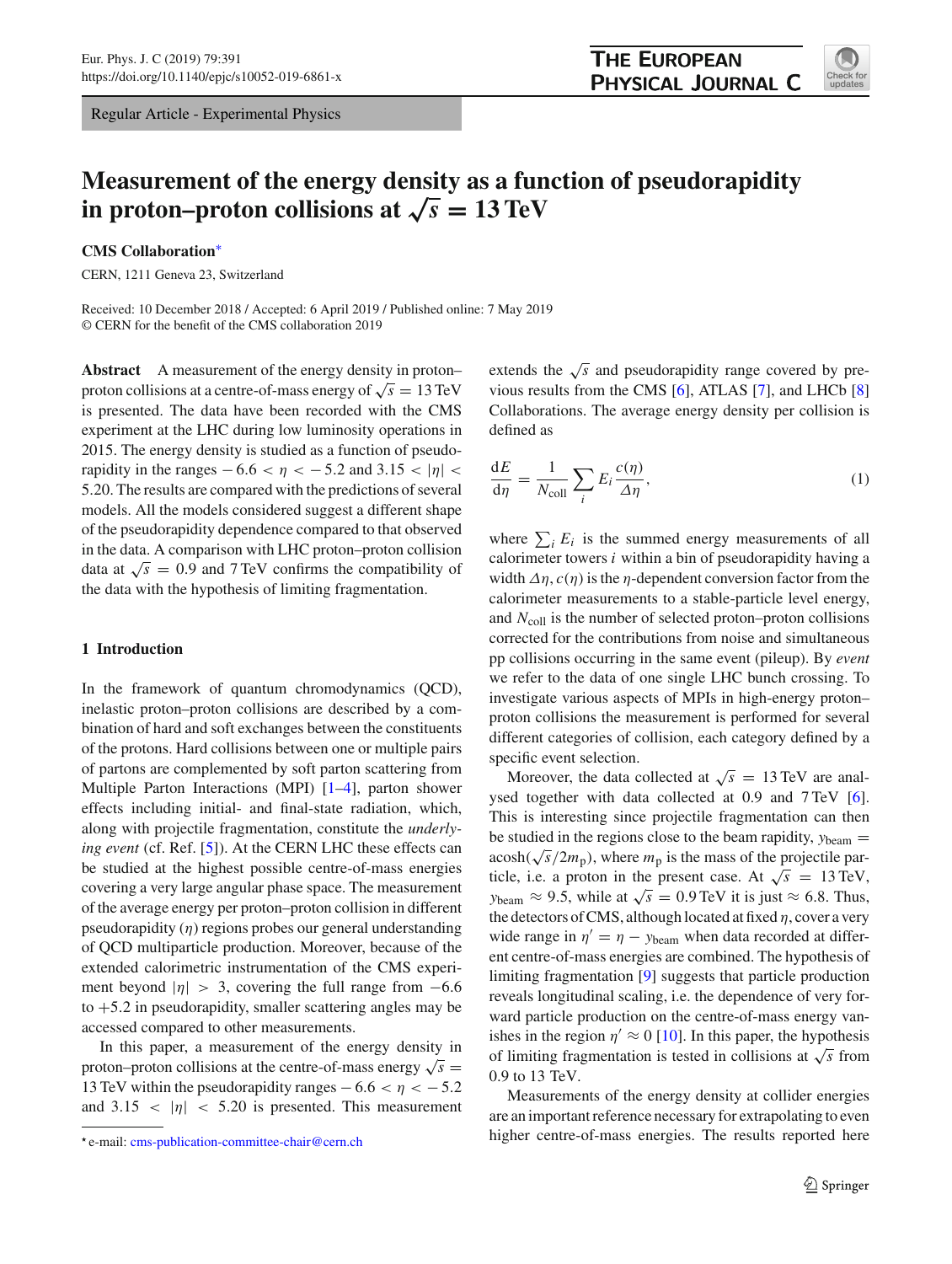provide valuable input for the tuning of Monte Carlo models used to describe the highest energy hadronic interactions needed for the interpretation of cosmic ray measurements [\[11](#page-9-8),[12\]](#page-9-9).

#### **2 The CMS detector**

At the heart of the CMS detector is a superconducting solenoid of 6 m internal diameter, providing a strong magnetic field of 3.8 T. The data used for this paper were taken in June 2015 during a period without magnetic field. Within the CMS magnet volume are an inner silicon pixel and strip tracker that measure charged particles in the range  $|\eta|$  < 2.5, a homogeneous lead tungstate crystal electromagnetic calorimeter, and a brass and scintillator hadron calorimeter. The corresponding endcap detectors instrument the pseudorapidity range up to  $|\eta| \lesssim 3$  with tracking and calorimetry. Forward Cherenkov calorimeters extend the coverage beyond  $|\eta| \gtrsim$  3. Muons are measured in gas-ionization detectors embedded in the steel return yoke.

The hadron forward (HF) calorimeters cover the region  $2.9 < |\eta| < 5.2$  and consist of  $2 \times 432$  readout towers, each containing a long and a short quartz fiber embedded within a steel absorber running parallel to the beam. The long fibers run the entire depth of the HF calorimeter (165 cm, or approximately 10 interaction length), while the short fibers start at a depth of 22 cm from the front of the detector. The response of each tower is determined from the sum of signal in the corresponding long and short fiber. There are 13 rings of towers in  $|\eta|$ , each with a size of  $\Delta \eta \simeq 0.175$ , except for the lowest and highest  $|\eta|$  rings, which have a size  $\Delta \eta \simeq 0.11$ and  $\Delta \eta \simeq 0.30$ , respectively. The azimuthal segmentation of all towers is 10 $^{\circ}$ , except for the one at highest  $|\eta|$ , which has  $\Delta \varphi = 20^\circ$ .

The very forward angles on one side of CMS  $(-6.6 <$  $\eta$  < -5.2) are covered by the CASTOR calorimeter. It has 16 azimuthal towers, each built from 14 longitudinal modules. The 2 front modules form the electromagnetic section, and the 12 rear modules form the hadronic section. The calorimeter is made of stacks of tungsten and quartz plates, read out by PMTs, in two half-cylindrical mechanical structures, and is placed around the beam pipe at a distance of − 14.4 m away from the nominal interaction point. The overall longitudinal depth of both CASTOR and HF corresponds to 10 hadronic interaction lengths. The CASTOR calorimeter is only operated during periods of low LHC luminosity  $(\mathcal{L}_{inst} < 10^{30} \text{ cm}^{-2} \text{ s}^{-1})$  since it cannot distinguish the secondaries from simultaneous pileup collisions.

The present analysis is restricted to the range of pseudorapidity covered by the HF and CASTOR calorimeters, excluding the two lowest  $|\eta|$  segments of the HF calorimeters because they are partially located in the shadow of the endcap calorimeters. This corresponds to a combined pseudorapidity range of  $3.15 < |\eta| < 5.2$  and  $-6.6 < \eta < -5.2$ . The analysis is performed using a data sample corresponding to an integrated luminosity of  $0.06$  nb<sup>-1</sup> recorded with an average number of proton–proton interactions per bunch crossing of about 0.05.

A more detailed description of the CMS detector can be found in Ref. [\[13\]](#page-9-10).

#### **3 Monte Carlo models**

In this paper, various Monte Carlo event generators are used to correct the data from detector- to stable-particle level and to compare with the experimental results.

The PYTHIA8 [\[14\]](#page-9-11) generator is a general purpose Monte Carlo package that builds most of its predictive power upon hard-scattering matrix elements calculated in perturbative QCD and parton showering according to the Dokshitzer– Gribov–Lipatov–Altarelli–Parisi (DGLAP) [\[15](#page-9-12)[–23\]](#page-9-13) equations. The string fragmentation model [\[24\]](#page-9-14) is used for hadronization. The free parameters of the simulations can be adjusted to describe measurements at different centre-ofmass energies, resulting in the production of different socalled *tunes* of the model [\[25](#page-9-15)].

In this analysis, pythia8 (version 8.212) is used together with the CUETP8M1  $[25]$  $[25]$ , CUETP8S1  $[25]$ , and MONASH 2013 [\[26](#page-9-16)] tunes, as well as with the MBR model  $[27]$  $[27]$  combined with the  $4C$  [ $28$ ] and CUETP8M1 tunes. In the CUETP8M1 and cuetp8s1 tunes, which are based on the MONASH 2013 and 4c tunes, the parameters are adjusted to describe underlying event measurements from the Fermilab Tevatron and the LHC. The tunes are constructed using different parton distribution function sets (NNPDF2.3LO [\[29](#page-9-19)]) and CTEQ6L1 [\[30](#page-9-20)], respectively).

The EPOS- LHC  $[31]$  $[31]$  and QGSJETII.04  $[32]$  $[32]$  generators are commonly used to describe extensive air showers in the atmosphere initiated by cosmic ray particles, where soft physics is of primary importance. A combination of Gribov– Regge multiple scattering [\[33](#page-9-23)], perturbative QCD, and string fragmentation are the cornerstones of both models. While qgsjetII.04 includes a small number of fundamental parameters, the phenomenology implemented in epos- lhc offers more opportunities for tuning. In EPOS- LHC a hydrodynamic, or collective, component is included in a parametrised form [\[31](#page-9-21)].

The collisions simulated with the MONASH and MBR tunes of pythia8, and the epos- lhc and qgsjetII.04 event generators, have been processed with a detailed simulation of the full CMS detector based on GEANT4 [\[34\]](#page-9-24) and reconstructed using the same software sequence that is used for recorded collision events. These four models are used to correct for detector effects.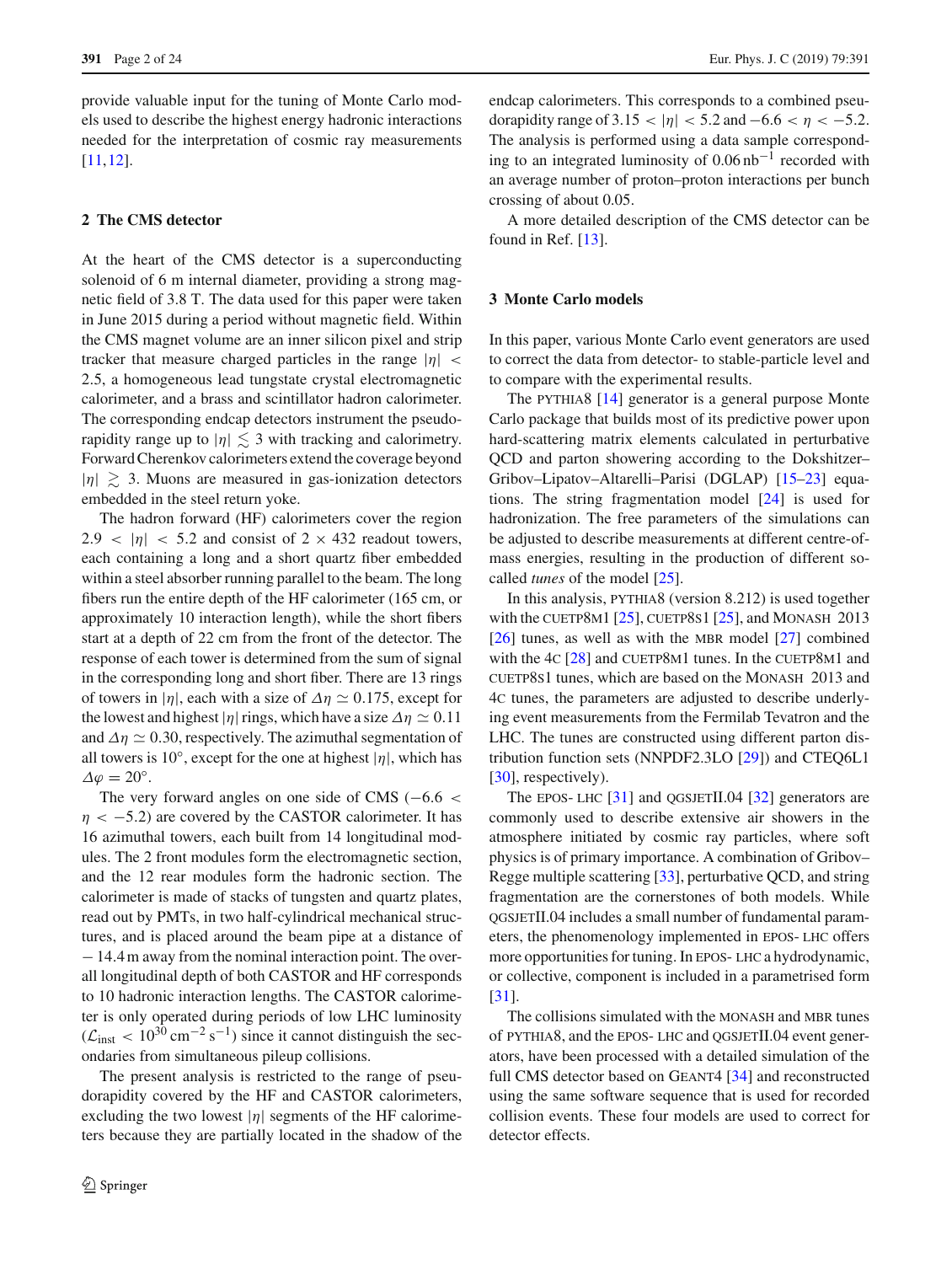

<span id="page-2-0"></span>**Fig. 1** Distribution of the absolute number of events as a function of the highest energy tower,  $E_{HF+}$  and  $E_{HF-}$ , in the HF+ and HF− calorimeters. The left panel shows the smaller of the two HF calorimeter energies, min(*E*HF−, *E*HF+), whereas the right panel shows the higher of the two

#### **4 Event selection**

Events are selected online in an unbiased way by triggering the data acquisition system with the Beam Pick-up-Timing for the eXperiments (BPTX) devices [\[35\]](#page-9-25). Three different categories of inelastic collisions are defined offline: an *inclusive inelastic* (INEL) selection to be as inclusive as possible, a *non-single-diffractive-enhanced* (NSD-enhanced) selection, where single diffractive dissociation contributions are suppressed, and a *single-diffractive-enhanced* (SD-enhanced) selection enriched in single diffractive dissociation collisions. These selections are achieved by requiring an energy deposit in the HF calorimeters above noise level either on at least one side (for the INEL category) or on both sides (for the NSD-enhanced category), with respect to the nominal interaction point of CMS. The SD-enhanced selection is defined by requiring activity in one of the calorimeters on exactly one side, with a veto condition being applied to the other side.

Energy deposition in the HF calorimeters is characterised by the calorimeter tower with the highest energy in the negative (positive) pseudorapidity region, *E*HF<sup>−</sup> (*E*HF+), considering all towers, except those belonging to the two rings closest to the endcap (i.e. at smallest  $|\eta|$ ). The energy thresholds for event selection are determined from a study of events without beam and are optimised to effectively reduce the contribution from detector noise, while still allowing a high selection efficiency. In Fig. [1,](#page-2-0) the measured distributions for  $E_{\text{HF}-}$  and  $E_{\text{HF}+}$  from collision data are shown together with the noise distributions obtained from data without the presence of LHC beams. This is achieved at the trigger level by requiring prescaled triggers where the two BPTX detectors are silent. In Fig. [1](#page-2-0) simulated events are also shown. Events are selected for the INEL class if max $(E_{HF-}, E_{HF+})$  > *E*threshold, and for the NSD-enhanced class if min(*E*HF−,  $E_{HF+})$  >  $E_{threshold}$ . An energy threshold of  $E_{threshold}$  =



energies, max(*E*HF−, *E*HF+). The lines represent the simulations, while the markers represent the data. The measured detector noise distributions are shown as shaded areas

5 GeV is found to be optimal to suppress the noise contribution in both event classes for simulated and measured events. For the NSD-enhanced category, the threshold could in principle be lowered down to about 3 GeV without increasing the noise contribution, but for consistency a unified threshold of 5 GeV is used for all event classes. The data were recorded at low luminosity with an interaction probability of about 5%. Most non-empty events contain a single proton– proton collision. A small fraction also has two or more interactions. In contrast, the simulation was done without pileup, i.e., each simulated event contains exactly one proton–proton collision. The detector noise distribution as measured from empty-beam data are also overlaid as shaded areas.

In simulated collisions particle four-momenta are used to build sums of energies. At the stable-particle level (i.e. for particles with proper decay length  $c\tau > 1$  cm), simulated collisions are selected to be in the inclusive inelastic category if  $\xi = \max(\xi_X, \xi_Y) > 10^{-6}$ , where

$$
\xi_X = \frac{M_X^2}{s}, \qquad \xi_Y = \frac{M_Y^2}{s}, \tag{2}
$$

and  $M_X$  and  $M_Y$  are the invariant masses of the particle systems on the negative and positive side of the largest rapidity gap in the collision, respectively. This particular criterion for stable-particle level is identical within a few percent with the INEL detector level selection [\[36\]](#page-9-26).

The NSD-enhanced collisions are selected at the stableparticle level with a requirement of at least one stable particle (either charged or neutral) within the pseudorapidity acceptance of the HF calorimeters  $3.15 < |\eta| < 5.2$  on both sides of the interaction point.

The SD-enhanced collision at the stable-particle level are defined by the presence of at least one stable particle with energy  $E > 5$  GeV within the pseudorapidity range 3.15  $\lt$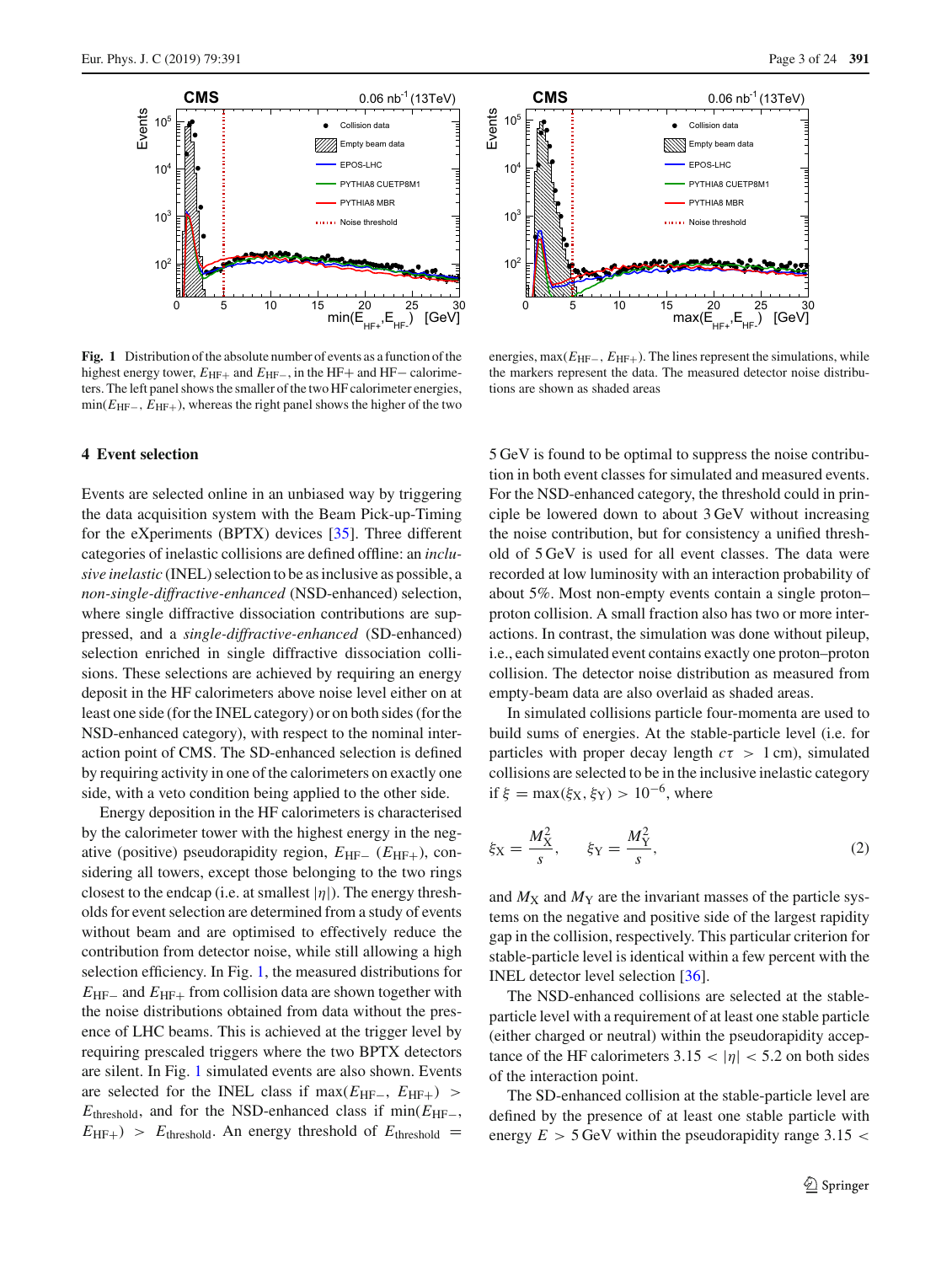<span id="page-3-0"></span>**Table 1** Summary of the event selections used for the different event categories in data at the detector level and in simulations at the stable-particle level

| $\sim$ $\mu$ o                  | 120000011110701                                                                                                   | $\sigma$ baracter $\sigma$                                                                                                                         |  |
|---------------------------------|-------------------------------------------------------------------------------------------------------------------|----------------------------------------------------------------------------------------------------------------------------------------------------|--|
| INEL.                           | $E_{\text{HF+}} > 5 \,\text{GeV}$ or $E_{\text{HF-}} > 5 \,\text{GeV}$                                            | $\xi > 10^{-6}$                                                                                                                                    |  |
| NSD-enhanced                    | $E_{\text{HF+}} > 5$ GeV and $E_{\text{HF-}} > 5$ GeV                                                             | At least one stable particle with<br>$E > 5$ GeV in $-5.20 < n < -3.15$<br>and $3.15 < n < 5.20$                                                   |  |
| SD-enhanced                     | $E_{\text{HF+}} > 5$ GeV and $E_{\text{HF-}} < 5$ GeV or<br>$E_{\text{HF+}} < 5$ GeV and $E_{\text{HF-}} > 5$ GeV | At least one stable particle with<br>$E > 5$ GeV in 3.15 < $ \eta $ < 5.20 on<br>one side, vetoing particles with<br>$E > 5$ GeV on the other side |  |
| Limiting fragmentation<br>study | $E_{\text{HF+}} > 4$ GeV and $E_{\text{HF-}} > 4$ GeV                                                             | One stable particle in<br>$-4.4 < n < -3.9$ and<br>3.9 < n < 4.4                                                                                   |  |

 $|\eta|$  < 5.2 on one side, whereas the other side must be devoid of particles with energy  $E > 5$  GeV.

The phase space definitions for the NSD-enhanced, INEL and SD-enhanced categories at the detector and stableparticle level are summarised in Table [1.](#page-3-0) The last row of the table indicates the event selection needed for the limiting fragmentation study. This is chosen to be identical to that used in previously published data [\[6](#page-9-3)] to allow a direct comparison of the results.

The energy density is measured with the HF and CAS-TOR calorimeters by summing up all the energy deposits in the calorimeter towers above noise threshold. The value of the threshold was determined by measuring the detector noise and beam backgrounds using empty-beam triggers (see Fig. [1](#page-2-0) for HF results) and is chosen to be 5 GeV in HF and 2.5 GeV in CASTOR. The energy density measurement is performed as a function of  $|\eta|$ . In the range 3.15  $< |\eta| < 5.2$  the corresponding measurements at positive and negative pseudorapidities in HF are averaged, while for  $-6.6 < \eta < -5.2$ the energy in CASTOR is used. For the SD-enhanced measurement only the side on which the HF calorimeter is above noise level (thus, opposite to the forward rapidity gap) is used for the measurement.

#### **5 Data analysis**

The measurement of the energy density according to Eq. [\(1\)](#page-0-1) requires the determination of the number of selected collisions  $N_{\text{coll}}$  and the energy sum,  $\sum_i E_i$ .

#### 5.1 Collision counting, noise, and pileup

The number of selected events in the analysis,  $N_{\text{sel}}$ , is corrected to eliminate the residual contribution from detector noise to yield the corrected number of events,  $N_{\text{corr}}$ , containing only signal and no noise events. In the following a fundamental and comprehensive discussion of event counting is provided despite the fact that the final corrections are just on the percent level. With  $N_{\text{ZB}}$  and  $N_{\text{EB}}$  being the number of events collected with the unbiased and emptybeam triggers, respectively, and  $f_{\text{ZB}}$  and  $f_{\text{EB}}$  the corresponding fractions of offline-selected events, we can define the number of selected collision events  $N_{\text{sel}} = N_{\text{ZB}} f_{\text{ZB}}$ , and the number of noise events in the same data sample  $N_{\text{noise}} = N_{\text{ZB}} f_{\text{EB}}$ . The latter contains  $N_{\text{sig+noise}} = N_{\text{corr}} f_{\text{EB}}$ events that are selected because towers in the same event are above threshold due to signal and noise fluctuations. Thus, the corrected number of events containing collisions is

$$
N_{\text{corr}} = N_{\text{sel}} - N_{\text{noise}} + N_{\text{sig-noise}}
$$
  
= 
$$
\frac{N_{\text{ZB}}(f_{\text{ZB}} - f_{\text{EB}})}{1 - f_{\text{EB}}}
$$
  
= 
$$
N_{\text{ZB}} f_{\text{ZB}} p,
$$
 (3)

where we define the purity as  $p = (1 - f_{EB}/f_{ZB})/(1 - f_{EB})$ . The purity of the data used in this analysis is found to be above 99%. The noise contribution depends weakly on the event selection criteria.

The reconstructed number of collisions is also corrected for the effect of pileup. The number of proton–proton interactions per bunch crossing *n* follows a Poisson distribution with a mean value  $\lambda \epsilon$ , where  $\epsilon$  is the probability for each collision to be observed. The probability to have no interaction is given by  $e^{-\lambda \epsilon} = 1 - N_{\text{corr}}/N_{\text{ZB}}$ , which allows λ to be determined from inelastic events in data. Here we find  $\lambda = -\ln(1 - f_{\text{ZB}} p)/\epsilon = 0.055 \pm 0.001$ , using the value of  $f_{\text{ZB}}$  determined from the INEL event selection, and  $\epsilon$  from simulations (see also Table [2\)](#page-4-0). The uncertainty is driven by the model dependence of  $\epsilon$  of about 2%.

The number of visible collisions in  $N_{\text{tot}}$  bunch crossings is  $N_{\text{vis}} = N_{\text{tot}} \sum_{n=0}^{\infty} n \text{Pois}(n; \lambda \epsilon) = N_{\text{tot}} \lambda \epsilon$ . In the presence of pileup another important quantity is the probability for the observation of events with exactly *n* simultaneous collisions,  $\epsilon_n = 1 - (1 - \epsilon)^n$ . The number of actually observed events is then  $N_{\text{obs}} = N_{\text{tot}} \sum_{n=0}^{\infty} \epsilon_n \text{Pois}(n; \lambda)$ . Using this result we can correct for pileup using the factor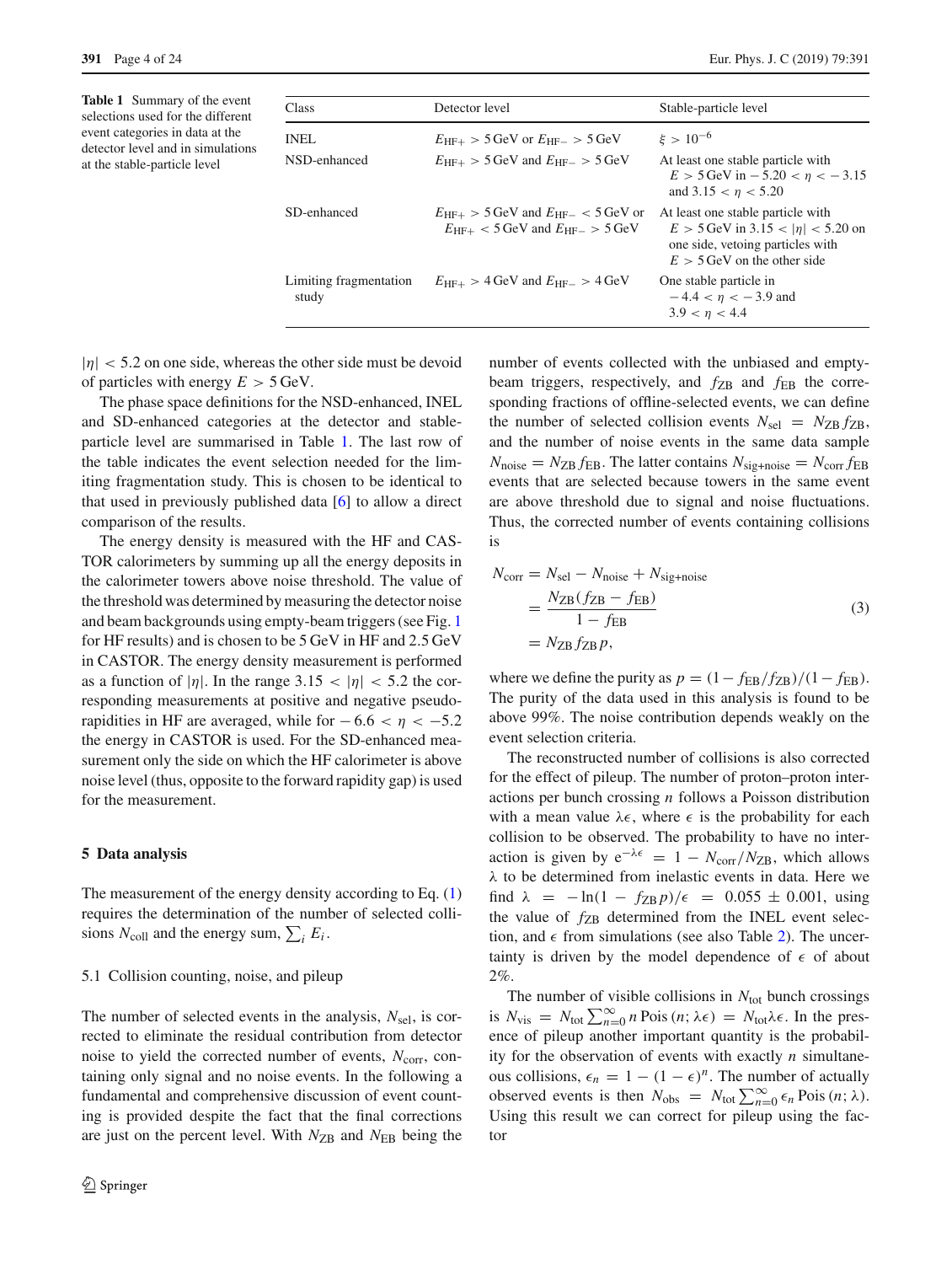<span id="page-4-0"></span>**Table 2** Selection factors and purities for various event selection categories. Only the first two parameters  $f_{EB}$  and  $f_{ZB}$  present actual measurements, from which the other quantities are derived as explained in the text. The probability  $\epsilon$  to select a single collision is determined

from simulations, and the value quoted here is the average value from all event generators, with a maximal model dependence of 2%. The rightmost column quantifies the combined correction due to noise and pileup. All statistical uncertainties are negligible

|              | JZB                      | ĴЕB                      |                          | $\epsilon$ (MC) | <i>J</i> pu | $p_{fPU}$ |
|--------------|--------------------------|--------------------------|--------------------------|-----------------|-------------|-----------|
| <b>INEL</b>  | 0.0490                   | 0.0005                   | 0.9902                   | 0.9051          | 1.0250      | .0149     |
| $HF+$        | 0.0442                   | 0.0003                   | 0.9935                   | 0.8224          | 1.0227      | .0161     |
| $HF-$        | 0.0439                   | 0.0002                   | 0.9956                   | 0.8232          | 1.0228      | 1.0183    |
| NSD-enhanced | -                        | -                        | -                        | -               | -           | .0044     |
| SD-enhanced  | $\overline{\phantom{a}}$ | $\overline{\phantom{0}}$ | $\overline{\phantom{0}}$ | -               | -           | 0.9804    |

$$
f_{\rm PU} = \frac{N_{\rm vis}}{N_{\rm obs}} = \epsilon \lambda \left( \sum_{n=0}^{\infty} \epsilon_n \operatorname{Pois}\left(n; \lambda\right) \right)^{-1} = \frac{\epsilon \lambda}{1 - e^{-\epsilon \lambda}}.
$$
\n(4)

<span id="page-4-1"></span>For the data analysis we use the corrected number of collisions

$$
N_{\text{coll}} = N_{\text{ZB}} f_{\text{ZB}} p f_{\text{PU}} = -N_{\text{ZB}} \ln \frac{1 - f_{\text{ZB}}}{1 - f_{\text{EB}}}
$$
(5)

for Eq. [\(1\)](#page-0-1). The same expression can also be obtained by arguing that during no-beam data taking the average number of collisions per event is  $\lambda_{EB} = -\ln(1 - f_{EB})$  whereas during normal data taking it is  $\lambda_{\text{coll}} + \lambda_{\text{EB}} = -\ln(1 - f_{\text{ZB}})$ . After inserting into  $N_{\text{coll}} = N_{\text{ZB}} \lambda_{\text{coll}}$  this is identical to Eq. [\(5\)](#page-4-1). In the final expression only  $f_{EB}$  and  $f_{ZB}$  are relevant, thus, the parameters  $p$  and  $f_{PU}$  are intermediate quantities highlighting the individual importance of noise and pileup corrections. It must also be highlighted that the efficiency  $\epsilon$  does not enter the final result.

In general, the impact of pileup depends on the event selection procedure. In particular, an exclusivity criterion as used in the SD-enhanced category leads to fewer selected events in the presence of a larger number of simultaneous collisions. Using the corrected number of inelastic collisions, *N*<sub>INEL</sub>, and the corrected number of collisions inclusively selected by the HF+,  $N_{\text{HF}}+$ , or by the HF<sub>−</sub>,  $N_{\text{HF}}-$ , the number of SD-enhanced collisions is calculated from  $N_{SD}$  =  $2N_{\text{INEL}} - N_{\text{HF}-} - N_{\text{HF}+}$ . For NSD-enhanced collisions this relation is  $N_{\text{NSD}} = N_{\text{HF}-} + N_{\text{HF}+} - N_{\text{INEL}}$ . The results from this collision counting procedure are summarised in Table [2.](#page-4-0) The combined corrections for each category are at the level of 1%. The value quoted for  $\epsilon$  is the average obtained from the different event generators with a maximum discrepancy between the model predictions of about 2%. The maximum uncertainty of deriving *p* f<sub>PU</sub> is less than  $< 10^{-3}$ .

#### 5.2 Energy measurement

The measured response from the calorimeters is corrected to the stable-particle level to provide a well-defined event classification and energy quantification for comparisons to the model predictions. The corrections are applied explicitly for each range in pseudorapidity. There is no relevant migration or detector smearing in pseudorapidity; it is basically the characteristic response of the calorimeters as well as the event selection acceptance and inefficiency that are corrected. These corrections are determined with the pythia8 tune Monash 2013, pythia8 tune 4c with mbr model, EPOS- LHC, and QGSJETII.04 simulated event samples. The corrections are evaluated from the ratio of the predictions at the stable-particle level to the predictions at the detector level for every  $|\eta|$  bin. The final correction is the average of the four different simulated samples. The magnitude of the correction varies from 1.5 to around 2.5 depending on the value of  $|\eta|$  and the selection criteria applied at the stable-particle level. The main contribution to the correction is related to the extrapolation of observed detector-level energy above the calorimeter noise threshold to the energy with no threshold applied at the stable-particle level.

#### **6 Uncertainties**

The energy scales for the HF and CASTOR calorimeters are known to within an accuracy of 10% [\[6\]](#page-9-3) and 17% [\[37](#page-9-27)], respectively. These are the dominant sources of experimental uncertainty in this analysis.

The impact of the energy scale uncertainty on the measurement of the energy density is estimated by scaling the tower energies up and down by the energy scale uncertainties in the data while keeping the simulated correction factors constant. The resulting impact is 10% for HF and 17% for CASTOR as expected.

To assess the residual impact of detector noise on the event selection, the thresholds in the event selection at detector level are increased from 5 to 5.5 GeV for all INEL, NSDenhanced, and SD-enhanced categories. This corresponds to an improved noise rejection at the expense of larger correction factors. The resulting uncertainties are about 0.7, 0.01,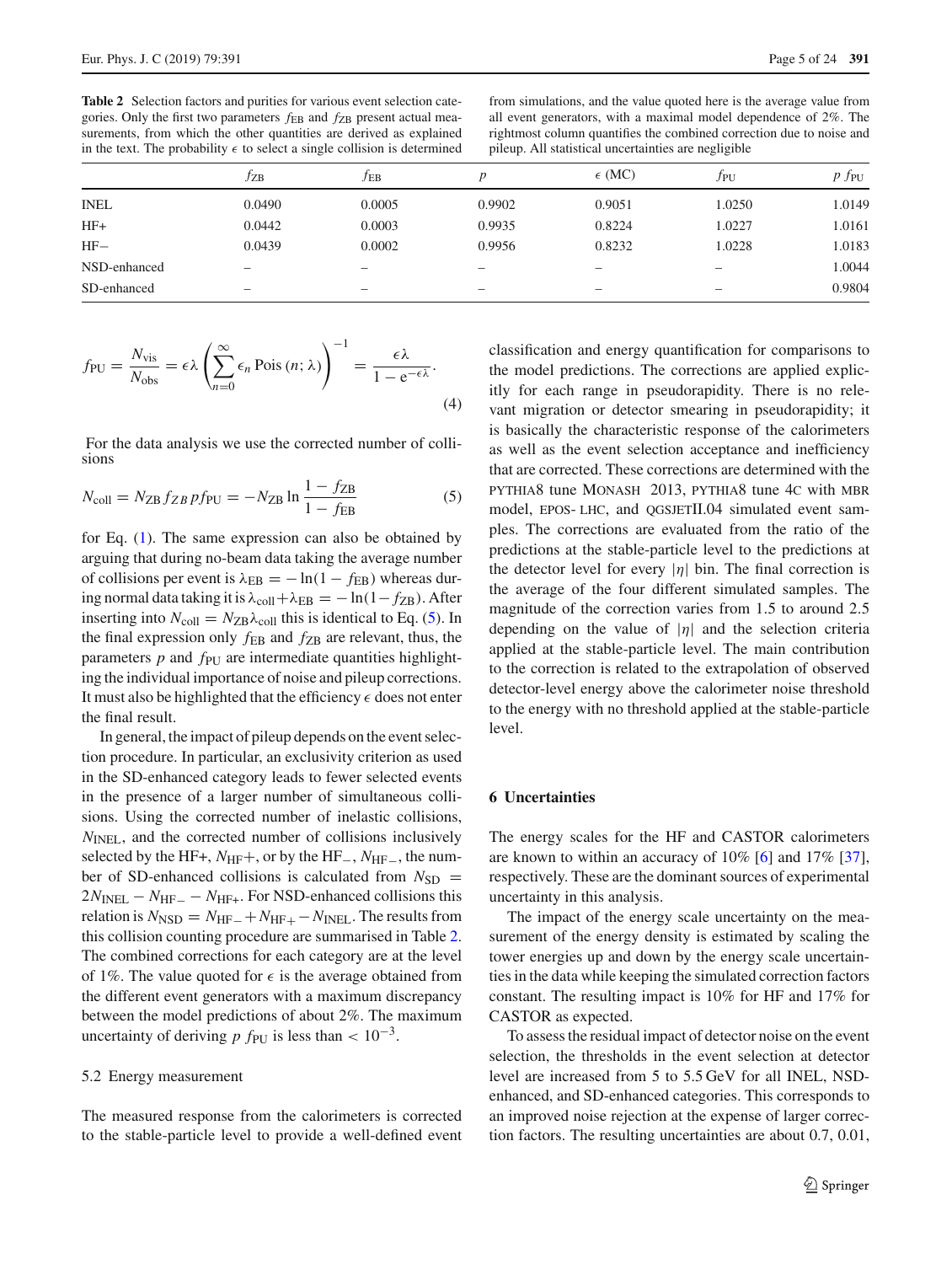<span id="page-5-0"></span>**Table 3** The uncertainties in the energy density measurement for the three event selection categories. The results depend slightly on the pseudorapidity

| Source of uncertainty                  | <b>INEL</b>       | NSD-enhanced      | SD-enhanced       |
|----------------------------------------|-------------------|-------------------|-------------------|
| HF energy scale                        | 10%               | $10\%$            | $10\%$            |
| CASTOR energy scale                    | 17%               | 17%               | 17%               |
| Noise and pileup                       | $\approx 10^{-3}$ | $\approx 10^{-3}$ | $\approx 10^{-3}$ |
| Event selection                        | $0.7\%$           | 0.01%             | 5%                |
| Energy threshold in calorimeter towers | $1\%$             | $1\%$             | $1\%$             |
| Model dependence                       | $< 3.5\%$         | $< 3.5\%$         | $16 - 37\%$       |
| Statistical                            | $< 1\%$           | $< 1\%$           | $< 1\%$           |

and 5% for the INEL, NSD-enhanced, and SD-enhanced categories, respectively.

Furthermore, to study the impact of the energy threshold on the energy measurement, the threshold for the tower energy sum is increased by the energy scale uncertainty, which leads to uncertainties of 1% for all three categories.

The systematic uncertainty due to model dependence is estimated from the maximum variation of the correction factor values obtained using the event generators PYTHIA8 with monash and 4c+mbr tunes, epos- lhc, and qgsjetII.04. The resulting uncertainty is below 3.5% for the INEL and NSD-enhanced categories, while for the SD-enhanced category it varies from 16 to 37%, depending on  $\eta$ .

The statistical uncertainty is  $< 1\%$ , which is significantly smaller than the systematic uncertainties.

The individual contributions for each  $|\eta|$  bin are assumed to contribute quadratically to the total systematic uncertainty since the contributions are not correlated within a bin; the systematic uncertainties are, however, highly correlated between different  $|\eta|$  bins. All uncertainties are summarised in Table [3.](#page-5-0)

#### **7 Results**

The measured energy density,  $dE/d\eta$ , in the range  $-6.6 <$  $\eta$  < -5.2 and 3.15 <  $|\eta|$  < 5.20, corrected to the stableparticle level, is presented in Figs. [2](#page-6-0) and [3.](#page-7-0)

A comparison of the measured average energy density to model predictions for the INEL selection is shown in Figs. [2](#page-6-0) (upper) and [3](#page-7-0) (upper). The gray band represents the total systematic uncertainty correlated across  $|\eta|$  bins. The statistical uncertainties are  $\langle 1\% \rangle$  and are not shown. In the left panel the comparison of the distribution in data and simulation is shown, while in the right panel the ratio quantifies the agreement between them. While the cosmic ray models (epos- lhc and qgsjetII.04) and the pythia<sup>8</sup> monash tune describe the data well at  $|\eta| < 4$  and in the CASTOR region, they overshoot the data around  $|\eta| \approx 4.5$ . This is most pronounced in QGSJETII.04. The PYTHIA8 CUET tunes describe the data slightly better, but have a tendency to undershoot the data towards  $|\eta| < 3.5$ . The band around PYTHIA8 CUETP8S1 in Fig. [3](#page-7-0) indicates the typical uncertainties due to the tune

parameters. The best description of the data is provided by the PYTHIA8 tune CUETP8s1. When MPIs are switched off in pythia8 more than half of the measured energy is missing, with a slight dependence on  $\eta$ .

In Figs.  $2$  (middle) and  $3$  (middle) the energy density measurements are compared with predictions for the NSDenhanced category. The differences between the model predictions are smaller compared with the INEL category. The epos- lhc and qgsjetII.04 hadronic event generators overshoot the measurement only at  $|\eta| \approx 4.5$  and otherwise show a good description of the data. The PYTHIA8 tune CUETP8S1 at the upper limit of its uncertainties provides the best overall description of the data.

Figure [2](#page-6-0) (lower) shows a comparison of the energy density measurements as a function of  $\eta$  for the SD-enhanced category to predictions from pythia<sup>8</sup> monash, epos- lhc, and QGSJETII.04. The comparison of the same data to the different pythia8 tunes is shown in Fig. [3](#page-7-0) (lower). For the SDenhanced category the model spread becomes significantly larger. It is interesting that the EPOS- LHC and QGSJETII.04 models are both compatible with the data only at the very lower limit of the systematic uncertainties, while all PYTHIA8 tunes are consistent with the data within the uncertainties. Furthermore, the shape of all the model predictions is very similar and, in contrast to the INEL and NSD-enhanced data, consistent with the data. Finally, we observe that for the SDenhanced category switching off MPIs in simulations has almost no impact on the model predictions. This is an indication that the influence of MPIs within the diffractive system is small, whereas MPIs between the colliding protons will quickly destroy the single-diffractive-enhanced signature. Thus, the SD-enhanced event selection is an effective way to minimise MPI effects.

For a detailed comparison to previously published energy density results at lower centre-of-mass energies [\[6\]](#page-9-3), the event selection is adapted to match the one previously used at detector and stable-particle levels. The whole measurement is repeated for the NSD-enhanced category with the requirement of at least one charged particle on both sides of the interaction point in the pseudorapidity range  $3.9 < |\eta| < 4.4$ . This is combined with a reduced energy threshold of 4 GeV to ensure consistency. Finally, for all calculations the transverse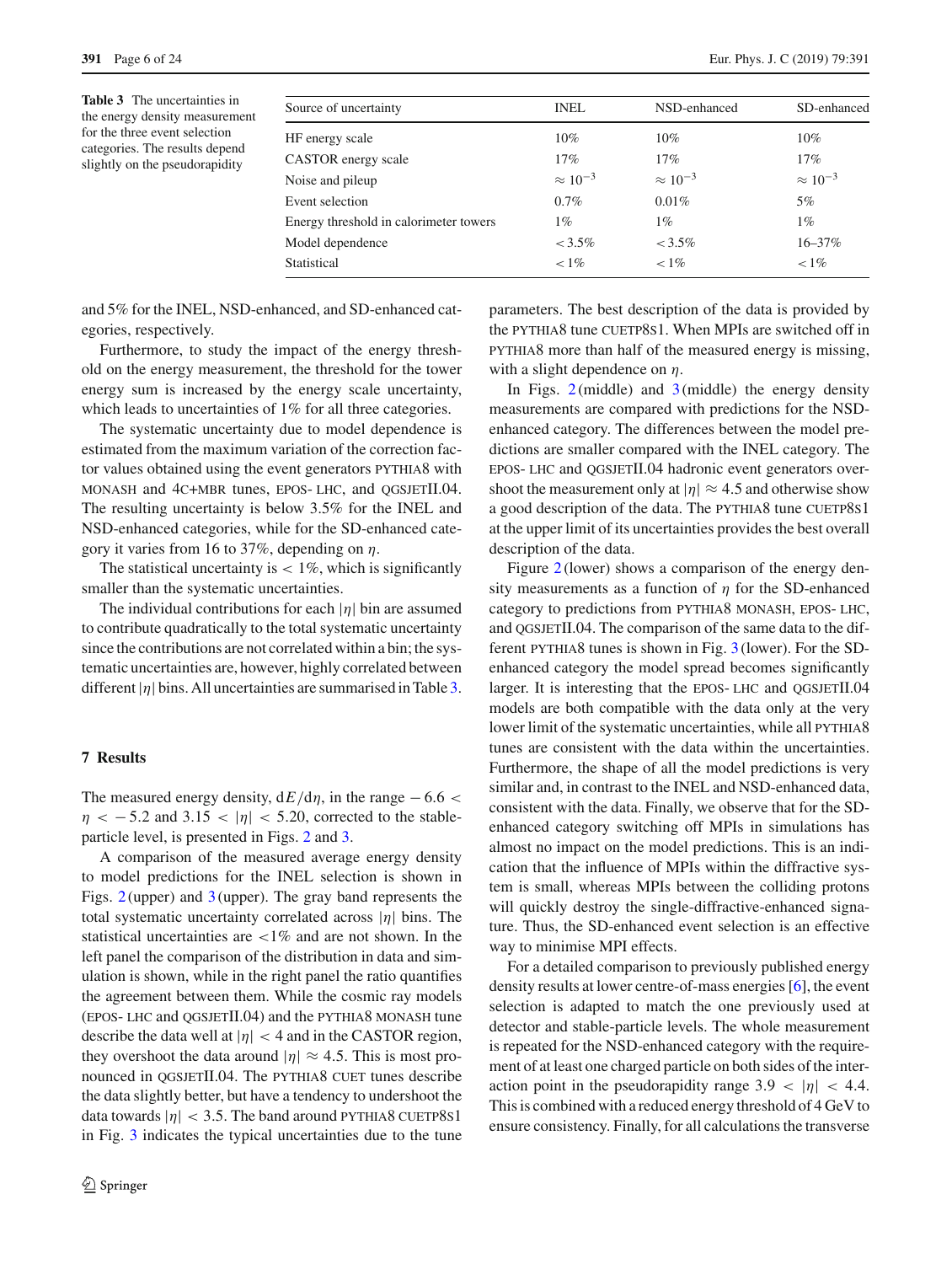



<span id="page-6-0"></span>**Fig. 2** Energy density at the stable-particle level for the INEL (upper row), NSD-enhanced (middle row), and SD-enhanced (lower row) categories compared to predictions from pythia<sup>8</sup> monash, epos- lhc, and

energy  $E_T = E \cosh(\eta)$  per tower is used instead of just the tower energy *E*. In Fig. [4](#page-8-0) the resulting corrected transverse energy density,  $dE_T/d\eta'$ , is compared to earlier published CMS data at lower  $\sqrt{s}$  and to model predictions, as a function of the shifted pseudorapidity variable  $\eta' = \eta - y_{\text{beam}}$ . The analysis presented here uses the latest CMS detector description in the simulations, which includes an improved knowledge of the HF nonuniformity due to nonsensitive areas [\[38](#page-9-28)], that was not present in the original publication [\[6](#page-9-3)]. In order to facilitate the direct comparison of the current analysis with earlier results [\[6\]](#page-9-3), corrections are applied to the

qgsjetII.04. The gray band shows the total systematic uncertainty. The right panels show the ratio of model predictions to measured data

published data that cause the results in the HF to be shifted in an *η*-dependent way; from about  $-2\%$  at  $|\eta| = 3$  to about  $-15\%$  at  $|\eta| = 5$ , which is within the experimental uncertainties of these data.

A comparison of the model predictions and data at different  $\sqrt{s}$  is shown in Fig. [4.](#page-8-0) Both the data and the model predictions are shifted by the beam rapidity to  $\eta' = \eta - y_{\text{beam}}$ . The data are consistent with longitudinal scaling within the experimental uncertainties. The observed behaviour is in agreement with the measurements of earlier experiments in proton–proton and heavy ion collisions (e.g. [\[38\]](#page-9-28)). At  $\eta' \approx 0$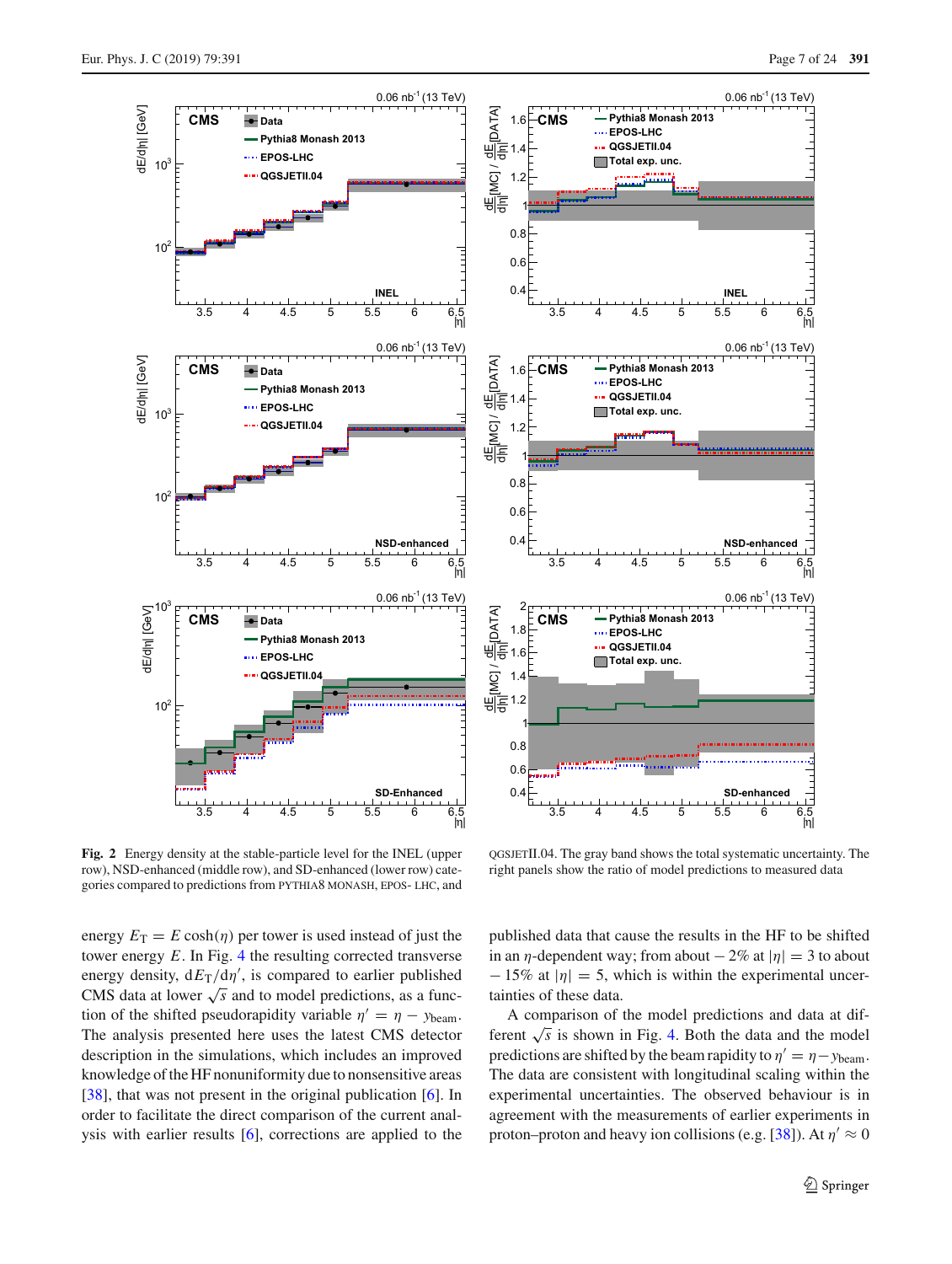

<span id="page-7-0"></span>**Fig. 3** Energy density at the stable-particle level for the INEL (upper row), NSD-enhanced (middle row), and SD-enhanced (lower row) categories compared to predictions from PYTHIA8 with the tunes CUETP8M1, cuetp8m1+mbr, and cuetp8s1. The gray band shows the total system-

the transverse energy density does not depend on  $\sqrt{s}$ , which is in agreement with the hypothesis of limiting fragmentation.

#### **8 Summary**

The energy density,  $dE/d\eta$ , is measured in the pseudorapidity range  $-6.6 < \eta < -5.2$  and 3.15 <  $|\eta|$  < 5.20. Special low-luminosity data recorded by the CMS experiment during proton–proton collisions at the centre-



atic uncertainty. The band around PYTHIA8 CUETP8S1 corresponds to the uncertainties of the tune parameters. The right panels show the ratio of model predictions to measured data

of-mass energy  $\sqrt{s}$  = 13 TeV are analysed for this purpose. The data are presented at the stable-particle level to allow a straightforward comparison to any theory prediction or model simulation. The measurements are compared to models tuned to describe high-energy hadronic interactions (pythia8) and to the predictions of models used in cosmic ray physics (epos- lhc, qgsjetII.04) for inclusive inelastic (INEL), non-single-diffractive-enhanced (NSD-enhanced), and single-diffractive-enhanced (SD-enhanced) event selection categories.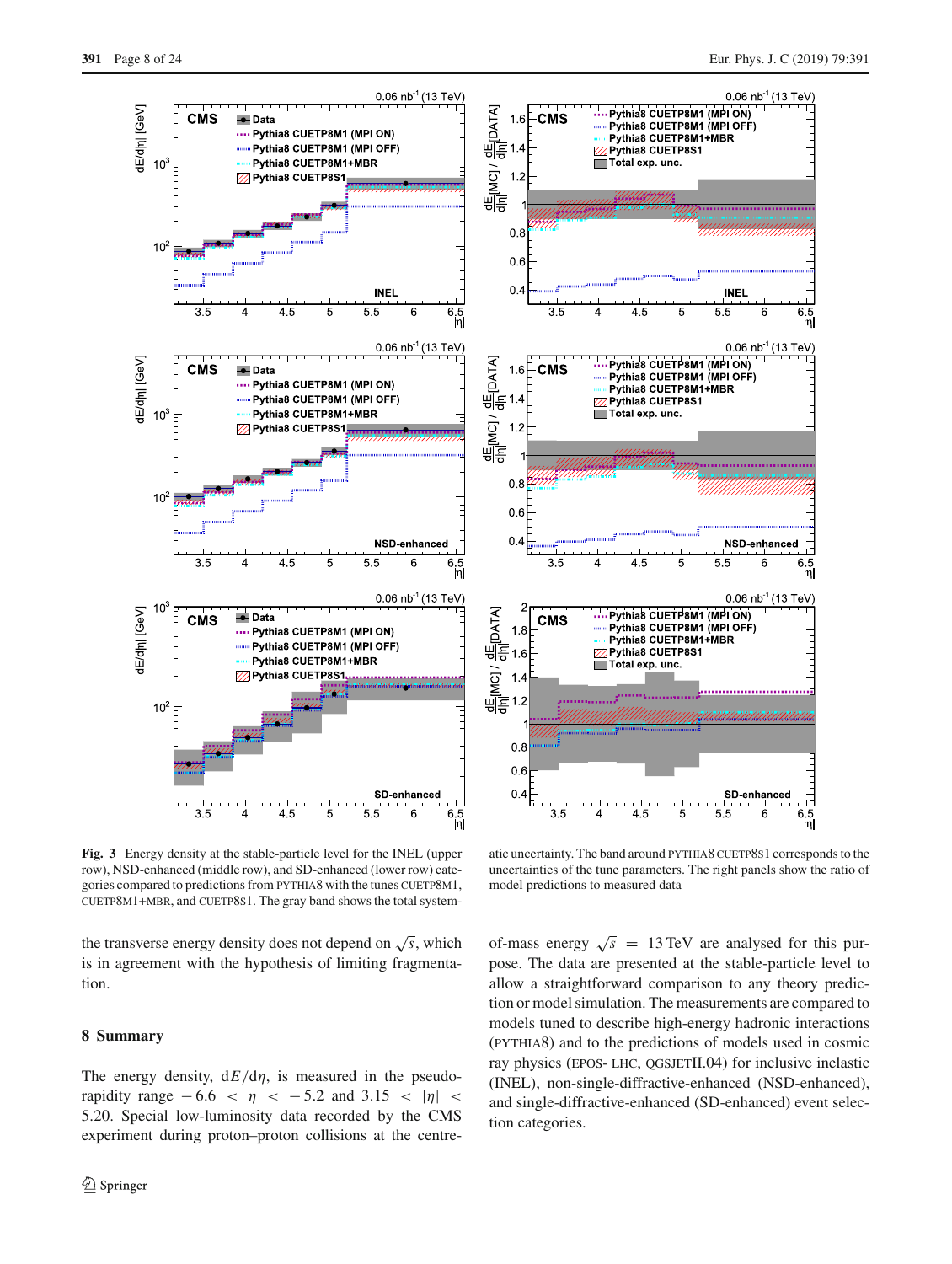

<span id="page-8-0"></span>**Fig. 4** A comparison of the measurements of the transverse energy density,  $dE_T/d\eta'$ , at  $\sqrt{s} = 13$  TeV, as a function of shifted pseudorapidity,  $\eta' = \eta - y_{\text{beam}}$ , to the predictions and to earlier proton–proton data [\[6](#page-9-3)] for an NSD-enhanced selected sample at several different centre-ofmass energies. The error bars indicate the total systematic uncertainties. The beam rapidities  $y_{\text{beam}}$  are about 9.5, 8.9, and 6.8 at  $\sqrt{s}$  of 13, 7 and 0.9 TeV, respectively

It is shown that the INEL and NSD-enhanced categories are extremely sensitive to multi-parton interactions, while the SD-enhanced category is essentially unaffected. The shape of the measured  $\eta$  dependencies suggest a difference in the models compared to the data. However, the predictions of PYTHIA8 tune CUETP8S1 are in satisfactory agreement with all measurements when the experimental and tune uncertainties are combined. The EPOS- LHC and QGSJETII.04 models exhibit the largest differences when compared to the singlediffractive-enhanced results.

At high energies, the hypothesis of limiting fragmentation [\[9,](#page-9-6)[10\]](#page-9-7) assumes a longitudinal scaling behaviour in terms of shifted pseudorapidity  $\eta' = \eta - y_{\text{beam}}$  (where  $y_{\text{beam}}$ is the beam rapidity) and thus soft-particle production in the projectile fragmentation region,  $\eta' \approx 0$ , is predicted to be independent of the centre-of-mass energy. This is studied by measuring the transverse energy density  $dE_T/d\eta$ , with  $E_T = E \cosh(\eta)$ , and comparing it to measurements performed in proton–proton collisions at different centreof-mass energies. The predictions of the epos- lhc and qgsjetII.04 models nicely describe the combined data in the forward pseudorapidity range close to the projectile fragmentation region. The result supports the mechanism of limiting fragmentation. Since this predicts the independence of very forward particle production on the energy of the projectile particle, these data are very important for the modelling of ultra-high energy interactions that typically occur in cosmic ray collisions.

**Acknowledgements** We congratulate our colleagues in the CERN accelerator departments for the excellent performance of the LHC and

thank the technical and administrative staffs at CERN and at other CMS institutes for their contributions to the success of the CMS effort. In addition, we gratefully acknowledge the computing centres and personnel of the Worldwide LHC Computing Grid for delivering so effectively the computing infrastructure essential to our analyses. Finally, we acknowledge the enduring support for the construction and operation of the LHC and the CMS detector provided by the following funding agencies: BMBWF and FWF (Austria); FNRS and FWO (Belgium); CNPq, CAPES, FAPERJ, FAPERGS, and FAPESP (Brazil); MES (Bulgaria); CERN; CAS, MoST, and NSFC (China); COLCIENCIAS (Colombia); MSES and CSF (Croatia); RPF (Cyprus); SENESCYT (Ecuador); MoER, ERC IUT, and ERDF (Estonia); Academy of Finland, MEC, and HIP (Finland); CEA and CNRS/IN2P3 (France); BMBF, DFG, and HGF (Germany); GSRT (Greece); NKFIA (Hungary); DAE and DST (India); IPM (Iran); SFI (Ireland); INFN (Italy); MSIP and NRF (Republic of Korea); MES (Latvia); LAS (Lithuania); MOE and UM (Malaysia); BUAP, CINVESTAV, CONACYT, LNS, SEP, and UASLP-FAI (Mexico); MOS (Montenegro); MBIE (New Zealand); PAEC (Pakistan); MSHE and NSC (Poland); FCT (Portugal); JINR (Dubna); MON, RosAtom, RAS, RFBR, and NRC KI (Russia); MESTD (Serbia); SEIDI, CPAN, PCTI, and FEDER (Spain); MOSTR (Sri Lanka); Swiss Funding Agencies (Switzerland); MST (Taipei); ThEPCenter, IPST, STAR, and NSTDA (Thailand); TUBITAK and TAEK (Turkey); NASU and SFFR (Ukraine); STFC (United Kingdom); DOE and NSF (USA). Individuals have received support from the Marie-Curie programme and the European Research Council and Horizon 2020 Grant, contract No. 675440 (European Union); the Leventis Foundation; the A. P. Sloan Foundation; the Alexander von Humboldt Foundation; the Belgian Federal Science Policy Office; the Fonds pour la Formation à la Recherche dans l'Industrie et dans l'Agriculture (FRIA-Belgium); the Agentschap voor Innovatie door Wetenschap en Technologie (IWT-Belgium); the F.R.S.-FNRS and FWO (Belgium) under the "Excellence of Science - EOS" - be.h project n. 30820817; the Ministry of Education, Youth and Sports (MEYS) of the Czech Republic; the Lendület ("Momentum") Programme and the János Bolyai Research Scholarship of the Hungarian Academy of Sciences, the New National Excellence Program ÚNKP, the NKFIA research grants 123842, 123959, 124845, 124850 and 125105 (Hungary); the Council of Science and Industrial Research, India; the HOMING PLUS programme of the Foundation for Polish Science, cofinanced from European Union, Regional Development Fund, the Mobility Plus programme of the Ministry of Science and Higher Education, the National Science Center (Poland), contracts Harmonia 2014/14/M/ST2/00428, Opus 2014/13/B/ST2/02543, 2014/15/B/ST2/03998, and 2015/19/B/ST2/02861, Sonata-bis 2012/07/E/ST2/01406; the National Priorities Research Program by Qatar National Research Fund; the Programa Estatal de Fomento de la Investigación Científica y Técnica de Excelencia María de Maeztu, grant MDM-2015-0509 and the Programa Severo Ochoa del Principado de Asturias; the Thalis and Aristeia programmes cofinanced by EU-ESF and the Greek NSRF; the Rachadapisek Sompot Fund for Postdoctoral Fellowship, Chulalongkorn University and the Chulalongkorn Academic into Its 2nd Century Project Advancement Project (Thailand); the Welch Foundation, contract C-1845; and the Weston Havens Foundation (USA).

**Data Availability Statement** This manuscript has no associated data or the data will not be deposited. [Authors' comment: Release and preservation of data used by the CMS Collaboration as the basis for publications is guided by the CMS policy as written in its document "CMS data preservation, re-use and open access policy" [\(https://cms-docdb.cern.](https://cms-docdb.cern.ch/cgi-bin/PublicDocDB/RetrieveFile?docid=6032&filename=CMSDataPolicyV1.2.pdf&version=2) [ch/cgi-bin/PublicDocDB/RetrieveFile?docid=6032&filename=CMS](https://cms-docdb.cern.ch/cgi-bin/PublicDocDB/RetrieveFile?docid=6032&filename=CMSDataPolicyV1.2.pdf&version=2) [DataPolicyV1.2.pdf&version=2\)](https://cms-docdb.cern.ch/cgi-bin/PublicDocDB/RetrieveFile?docid=6032&filename=CMSDataPolicyV1.2.pdf&version=2).]

**Open Access** This article is distributed under the terms of the Creative Commons Attribution 4.0 International License [\(http://creativecomm](http://creativecommons.org/licenses/by/4.0/) [ons.org/licenses/by/4.0/\)](http://creativecommons.org/licenses/by/4.0/), which permits unrestricted use, distribution,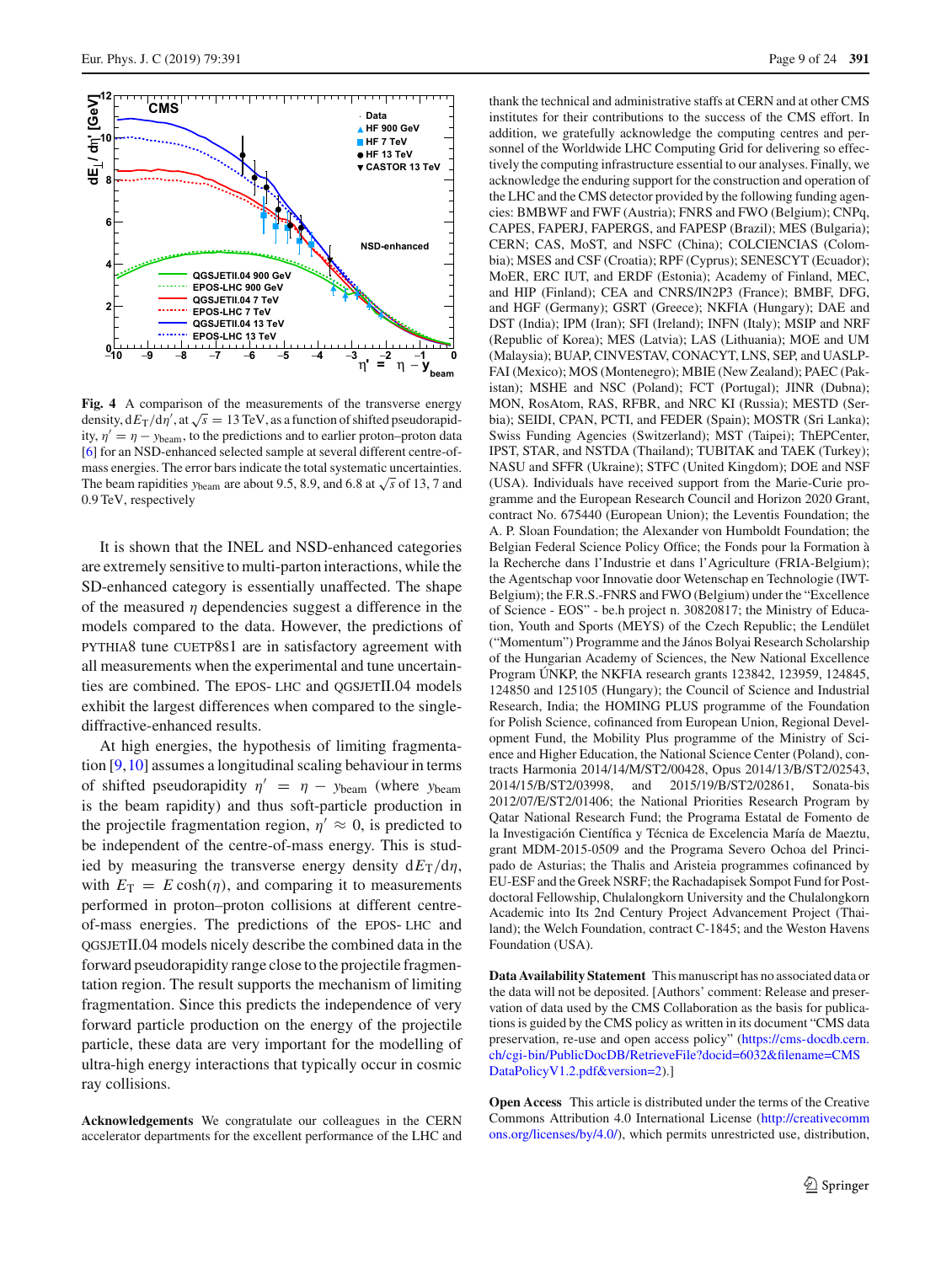and reproduction in any medium, provided you give appropriate credit to the original author(s) and the source, provide a link to the Creative Commons license, and indicate if changes were made. Funded by SCOAP3.

#### **References**

- <span id="page-9-0"></span>1. T. Sjöstrand, M. van Zijl, Multiple parton–parton interactions in an impact parameter picture. Phys. Lett. B **188**, 149 (1987). [https://](https://doi.org/10.1016/0370-2693(87)90722-2) [doi.org/10.1016/0370-2693\(87\)90722-2](https://doi.org/10.1016/0370-2693(87)90722-2)
- 2. T. Sjöstrand, M. van Zijl, A multiple-interaction model for the event structure in hadron collisions. Phys. Rev. D **36**, 2019 (1987). <https://doi.org/10.1103/PhysRevD.36.2019>
- 3. I. Borozan, M.H. Seymour, An eikonal model for multiparticle production in hadron–hadron interactions. JHEP **09**, 015 (2002). [https://doi.org/10.1088/1126-6708/2002/09/015.](https://doi.org/10.1088/1126-6708/2002/09/015) [arXiv:hep-ph/0207283](http://arxiv.org/abs/hep-ph/0207283)
- <span id="page-9-1"></span>4. T. Sjöstrand, P.Z. Skands, Multiple interactions and the structure of beam remnants. JHEP **03**, 053 (2004). [https://doi.org/10.1088/](https://doi.org/10.1088/1126-6708/2004/03/053) [1126-6708/2004/03/053.](https://doi.org/10.1088/1126-6708/2004/03/053) [arXiv:hep-ph/0402078](http://arxiv.org/abs/hep-ph/0402078)
- <span id="page-9-2"></span>5. CMS Collaboration, First measurement of the underlying event activity at the LHC with  $\sqrt{s}$  = 0.9 TeV. Eur. Phys. J. C **70**, 555 (2010). [https://doi.org/10.1140/epjc/s10052-010-1453-9.](https://doi.org/10.1140/epjc/s10052-010-1453-9) [arXiv:1006.2083](http://arxiv.org/abs/1006.2083)
- <span id="page-9-3"></span>6. CMS Collaboration, Measurement of energy flow at large pseudorapidities in pp collisions at  $\sqrt{s}$  = 0.9 and 7 TeV. JHEP **11**, 148 (2011). [https://doi.org/10.1007/](https://doi.org/10.1007/JHEP11(2011)148) [JHEP11\(2011\)148.](https://doi.org/10.1007/JHEP11(2011)148) [arXiv:1110.0211](http://arxiv.org/abs/1110.0211) (Erratum: [https://doi.](https://doi.org/10.1007/JHEP02(2012)055) [org/10.1007/JHEP02\(2012\)055\)](https://doi.org/10.1007/JHEP02(2012)055)
- <span id="page-9-4"></span>7. ATLAS Collaboration, Measurements of the pseudorapidity dependence of the total transverse energy in proton–proton collisions at  $\sqrt{s}$  = 7 TeV with ATLAS. JHEP 11, 033 (2012). [https://doi.org/](https://doi.org/10.1007/JHEP11(2012)033) [10.1007/JHEP11\(2012\)033.](https://doi.org/10.1007/JHEP11(2012)033) [arXiv:1208.6256](http://arxiv.org/abs/1208.6256)
- <span id="page-9-5"></span>8. LHCb Collaboration, Measurement of the forward energy flow in pp collisions at  $\sqrt{s}$  = 7 TeV. Eur. Phys. J. C 73, 2421 (2013). [https://doi.org/10.1140/epjc/s10052-013-2421-y.](https://doi.org/10.1140/epjc/s10052-013-2421-y) [arXiv:1212.4755](http://arxiv.org/abs/1212.4755)
- <span id="page-9-6"></span>9. J. Benecke, T.T. Chou, C.-N. Yang, E. Yen, Hypothesis of limiting fragmentation in high-energy collisions. Phys. Rev. **188**, 2159 (1969). <https://doi.org/10.1103/PhysRev.188.2159>
- <span id="page-9-7"></span>10. J. Ruan, W. Zhu, Particle multiplicities at energies available at the CERN Large Hadron Collider (LHC) and deviations from limiting fragmentation. Phys. Rev. C **81**, 055210 (2010). [https://doi.org/10.](https://doi.org/10.1103/PhysRevC.81.055210) [1103/PhysRevC.81.055210.](https://doi.org/10.1103/PhysRevC.81.055210) [arXiv:1005.2790](http://arxiv.org/abs/1005.2790)
- <span id="page-9-8"></span>11. R. Ulrich, R. Engel, M. Unger, Hadronic multiparticle production at ultra-high energies and extensive air showers. Phys. Rev. D **83**, 054026 (2011). [https://doi.org/10.1103/PhysRevD.83.054026.](https://doi.org/10.1103/PhysRevD.83.054026) [arXiv:1010.4310](http://arxiv.org/abs/1010.4310)
- <span id="page-9-9"></span>12. D. d'Enterria et al., Constraints from the first LHC data on hadronic event generators for ultra-high energy cosmic-ray physics. Astropart. Phys. **35**, 98 (2011). [https://doi.org/10.1016/](https://doi.org/10.1016/j.astropartphys.2011.05.002) [j.astropartphys.2011.05.002.](https://doi.org/10.1016/j.astropartphys.2011.05.002) [arXiv:1101.5596](http://arxiv.org/abs/1101.5596)
- <span id="page-9-10"></span>13. CMS Collaboration, The CMS experiment at the CERN LHC. JINST**3**, S08004 (2008). [https://doi.org/10.1088/1748-0221/3/08/](https://doi.org/10.1088/1748-0221/3/08/S08004) [S08004](https://doi.org/10.1088/1748-0221/3/08/S08004)
- <span id="page-9-11"></span>14. T. Sjöstrand et al., An Introduction to PYTHIA 8.2. Comput. Phys. Commun. **191**, 159 (2015). [https://doi.org/10.1016/j.cpc.2015.01.](https://doi.org/10.1016/j.cpc.2015.01.024) [024.](https://doi.org/10.1016/j.cpc.2015.01.024) [arXiv:1410.3012](http://arxiv.org/abs/1410.3012)
- <span id="page-9-12"></span>15. V.N. Gribov, L.N. Lipatov, Deep inelastic ep scattering in perturbation theory. Sov. J. Nucl. Phys. **15**, 438 (1972)
- 16. V.N. Gribov, L.N. Lipatov, Deep inelastic ep scattering in perturbation theory. Yad. Fiz. **15**, 781 (1972)
- 17. V.N. Gribov, L.N. Lipatov, e<sup>+</sup>e<sup>−</sup> pair annihilation and deep inelastic ep scattering in perturbation theory. Sov. J. Nucl. Phys. **15**, 675 (1972)
- 18. V.N. Gribov, L.N. Lipatov,  $e^+e^-$  pair annihilation and deep inelastic ep scattering in perturbation theory. Yad. Fiz. **15**, 1218 (1972)
- 19. L.N. Lipatov, The parton model and perturbation theory. Sov. J. Nucl. Phys. **20**, 94 (1975). [https://doi.org/10.1016/](https://doi.org/10.1016/0550-3213(79)90105-6) [0550-3213\(79\)90105-6](https://doi.org/10.1016/0550-3213(79)90105-6)
- 20. L.N. Lipatov, The parton model and perturbation theory. Yad. Fiz. **20**, 181 (1974)
- 21. G. Altarelli, G. Parisi, Asymptotic freedom in parton language. Nucl. Phys. B **126**, 298 (1977). [https://doi.org/10.1016/](https://doi.org/10.1016/0550-3213(77)90384-4) [0550-3213\(77\)90384-4](https://doi.org/10.1016/0550-3213(77)90384-4)
- 22. Y.L. Dokshitzer, Calculation of the structure functions for deep inelastic scattering and  $e^+e^-$  annihilation by perturbation theory in quantum chromodynamics. Sov. Phys. JETP **46**, 641 (1977)
- <span id="page-9-13"></span>23. Y.L. Dokshitzer, Calculation of the structure functions for deep inelastic scattering and  $e^+e^-$  annihilation by perturbation theory in quantum chromodynamics. Zh. Eksp. Teor. Fiz. **73**, 1216 (1977)
- <span id="page-9-14"></span>24. B. Andersson, G. Gustafson, G. Ingelman, T. Sjöstrand, Parton fragmentation and string dynamics. Phys. Rep. **97**, 31 (1983). [https://doi.org/10.1016/0370-1573\(83\)90080-7](https://doi.org/10.1016/0370-1573(83)90080-7)
- <span id="page-9-15"></span>25. CMS Collaboration, Event generator tunes obtained from underlying event and multiparton scattering measurements. Eur. Phys. J. C **76**, 155 (2016). [https://doi.org/10.1140/epjc/s10052-016-3988-x.](https://doi.org/10.1140/epjc/s10052-016-3988-x) [arXiv:1512.00815](http://arxiv.org/abs/1512.00815)
- <span id="page-9-16"></span>26. P. Skands, S. Carrazza, J. Rojo, Tuning PYTHIA 8.1: the Monash 2013 Tune. Eur. Phys. J. C **74**, 3024 (2014). [https://doi.org/10.](https://doi.org/10.1140/epjc/s10052-014-3024-y) [1140/epjc/s10052-014-3024-y.](https://doi.org/10.1140/epjc/s10052-014-3024-y) [arXiv:1404.5630](http://arxiv.org/abs/1404.5630)
- <span id="page-9-17"></span>27. R. Ciesielski, K. Goulianos, MBR Monte Carlo simulation in PYTHIA8. PoS **ICHEP2012** (2013). [https://doi.org/10.22323/1.](https://doi.org/10.22323/1.174.0301) [174.0301.](https://doi.org/10.22323/1.174.0301) [arXiv:1205.1446](http://arxiv.org/abs/1205.1446)
- <span id="page-9-18"></span>28. R. Corke, T. Sjöstrand, Interleaved parton showers and tuning prospects. JHEP **03**, 032 (2011). [https://doi.org/10.1007/](https://doi.org/10.1007/JHEP03(2011)032) [JHEP03\(2011\)032.](https://doi.org/10.1007/JHEP03(2011)032) [arXiv:1011.1759](http://arxiv.org/abs/1011.1759)
- <span id="page-9-19"></span>29. NNPDF Collaboration, Parton distributions with LHC data. Nucl. Phys. B **867**, 244 (2013). [https://doi.org/10.1016/j.nuclphysb.](https://doi.org/10.1016/j.nuclphysb.2012.10.003) [2012.10.003.](https://doi.org/10.1016/j.nuclphysb.2012.10.003) [arXiv:1207.1303](http://arxiv.org/abs/1207.1303)
- <span id="page-9-20"></span>30. J. Pumplin et al., New generation of parton distributions with uncertainties from global QCD analysis. JHEP **07**, 012 (2002). [https://](https://doi.org/10.1088/1126-6708/2002/07/012) [doi.org/10.1088/1126-6708/2002/07/012.](https://doi.org/10.1088/1126-6708/2002/07/012) [arXiv:hep-ph/0201195](http://arxiv.org/abs/hep-ph/0201195)
- <span id="page-9-21"></span>31. T. Pierog et al., EPOS LHC: test of collective hadronization with data measured at the CERN Large Hadron Collider. Phys. Rev. C **92**, 034906 (2015). [https://doi.org/10.1103/PhysRevC.92.034906.](https://doi.org/10.1103/PhysRevC.92.034906) [arXiv:1306.0121](http://arxiv.org/abs/1306.0121)
- <span id="page-9-22"></span>32. S. Ostapchenko, Monte Carlo treatment of hadronic interactions in enhanced Pomeron scheme: I. QGSJET-II model. Phys. Rev. D **83**, 014018 (2011). [https://doi.org/10.1103/PhysRevD.83.014018.](https://doi.org/10.1103/PhysRevD.83.014018) [arXiv:1010.1869](http://arxiv.org/abs/1010.1869)
- <span id="page-9-23"></span>33. H.J. Drescher et al., Parton-based Gribov–Regge theory. Phys. Rep. **350**, 93 (2001). [https://doi.org/10.1016/S0370-1573\(00\)00122-8.](https://doi.org/10.1016/S0370-1573(00)00122-8) [arXiv:hep-ph/0007198](http://arxiv.org/abs/hep-ph/0007198)
- <span id="page-9-24"></span>34. GEANT4 Collaboration, Geant4—a simulation toolkit. Nucl. Instrum. Methods A **506**, 250 (2003). [https://doi.org/10.1016/](https://doi.org/10.1016/S0168-9002(03)01368-8) [S0168-9002\(03\)01368-8](https://doi.org/10.1016/S0168-9002(03)01368-8)
- <span id="page-9-25"></span>35. CMS Collaboration, The CMS trigger system. JINST **12**, P01020 (2017). [https://doi.org/10.1088/1748-0221/12/01/](https://doi.org/10.1088/1748-0221/12/01/P01020) [P01020.](https://doi.org/10.1088/1748-0221/12/01/P01020) [arXiv:1609.02366](http://arxiv.org/abs/1609.02366)
- <span id="page-9-26"></span>36. CMS Collaboration, Measurement of the inelastic proton–proton cross section at  $\sqrt{s}$  = 13 TeV. JHEP 07, 161 (2018). [https://doi.](https://doi.org/10.1007/JHEP07(2018)161) [org/10.1007/JHEP07\(2018\)161.](https://doi.org/10.1007/JHEP07(2018)161) [arXiv:1802.02613](http://arxiv.org/abs/1802.02613)
- <span id="page-9-27"></span>37. V. Andreev et al., Performance studies of a full-length prototype for the CASTOR forward calorimeter at the CMS experiment. Eur. Phys. J. C **67**, 601 (2010). [https://doi.org/10.1140/epjc/](https://doi.org/10.1140/epjc/s10052-010-1316-4) [s10052-010-1316-4](https://doi.org/10.1140/epjc/s10052-010-1316-4)
- <span id="page-9-28"></span>38. CMS Collaboration, Studies of the nuclear stopping power in PbPb collisions at 2.76 TeV with CMS. Nucl. Phys. A **904–905**, 787c (2013). <https://doi.org/10.1016/j.nuclphysa.2013.02.134>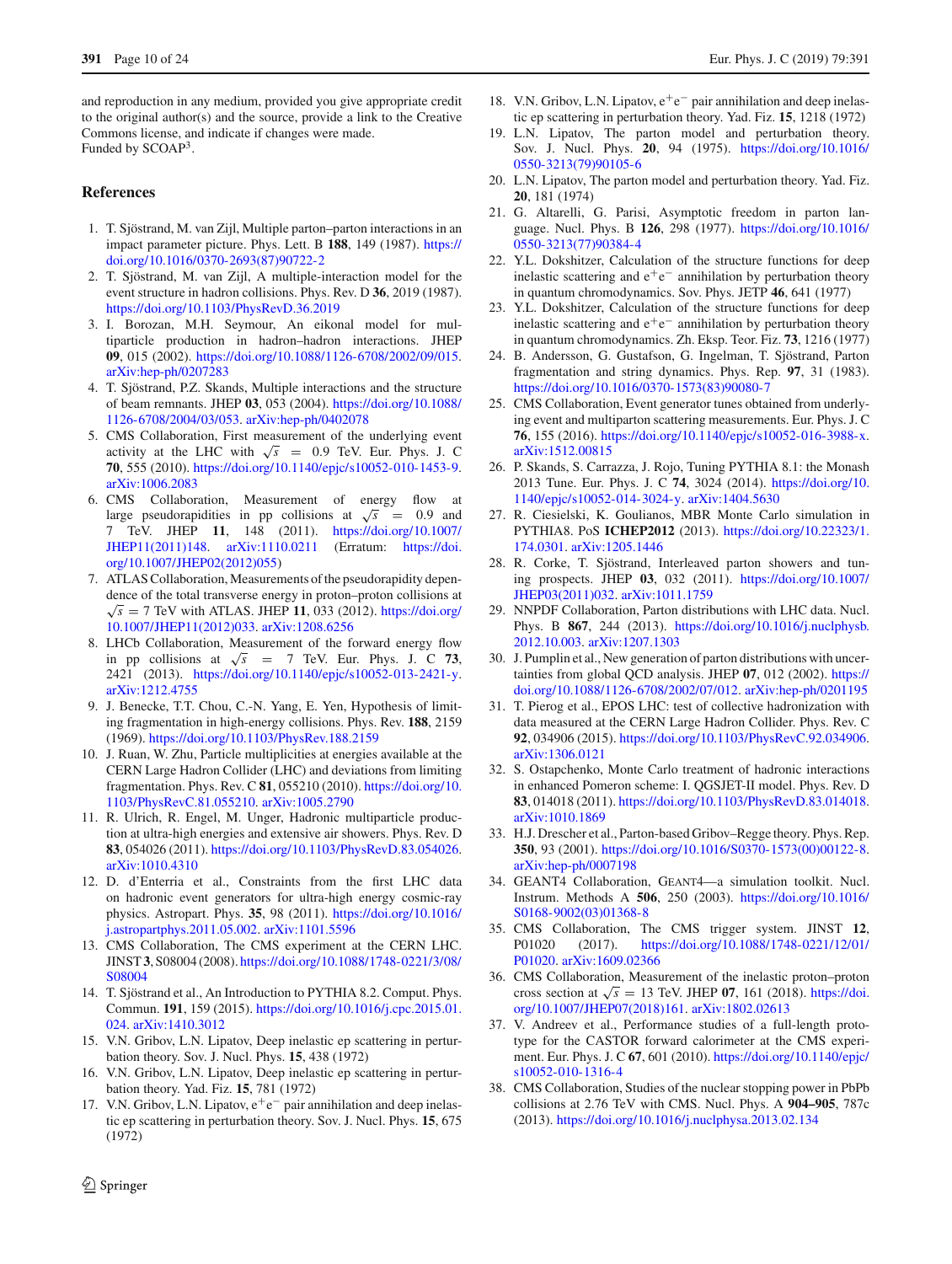## **CMS Collaboration**

#### **Yerevan Physics Institute, Yerevan, Armenia**

A. M. Sirunyan, A. Tumasyan

#### **Institut für Hochenergiephysik, Vienna, Austria**

W. Adam, F. Ambrogi, E. Asilar, T. Bergauer, J. Brandstetter, M. Dragicevic, J. Erö, A. Escalante Del Valle, M. Flechl, R. Frühwirth<sup>1</sup>, V. M. Ghete, J. Hrubec, M. Jeitler<sup>1</sup>, N. Krammer, I. Krätschmer, D. Liko, T. Madlener, I. Mikulec, N. Rad, H. Rohringer, J. Schieck<sup>1</sup>, R. Schöfbeck, M. Spanring, D. Spitzbart, W. Waltenberger, J. Wittmann, C.-E. Wulz<sup>1</sup>, M. Zarucki

#### **Institute for Nuclear Problems, Minsk, Belarus**

V. Chekhovsky, V. Mossolov, J. Suarez Gonzalez

#### **Universiteit Antwerpen, Antwerp, Belgium**

E. A. De Wolf, D. Di Croce, X. Janssen, J. Lauwers, A. Lelek, M. Pieters, H. Van Haevermaet, P. Van Mechelen, N. Van Remortel

#### **Vrije Universiteit Brussel, Brussels, Belgium**

S. Abu Zeid, F. Blekman, J. D'Hondt, J. De Clercq, K. Deroover, G. Flouris, D. Lontkovskyi, S. Lowette, I. Marchesini, S. Moortgat, L. Moreels, Q. Python, K. Skovpen, S. Tavernier, W. Van Doninck, P. Van Mulders, I. Van Parijs

## **Université Libre de Bruxelles, Brussels, Belgium**

D. Beghin, B. Bilin, H. Brun, B. Clerbaux, G. De Lentdecker, H. Delannoy, B. Dorney, G. Fasanella, L. Favart, A. Grebenyuk, A. K. Kalsi, T. Lenzi, J. Luetic, N. Postiau, E. Starling, L. Thomas, C. Vander Velde, P. Vanlaer, D. Vannerom, Q. Wang

#### **Ghent University, Ghent, Belgium**

T. Cornelis, D. Dobur, A. Fagot, M. Gul, I. Khvastunov<sup>2</sup>, D. Poyraz, C. Roskas, D. Trocino, M. Tytgat, W. Verbeke, B. Vermassen, M. Vit, N. Zaganidis

#### **Université Catholique de Louvain, Louvain-la-Neuve, Belgium**

H. Bakhshiansohi, O. Bondu, G. Bruno, C. Caputo, P. David, C. Delaere, M. Delcourt, A. Giammanco, G. Krintiras, V. Lemaitre, A. Magitteri, K. Piotrzkowski, A. Saggio, M. Vidal Marono, P. Vischia, J. Zobec

#### **Centro Brasileiro de Pesquisas Fisicas, Rio de Janeiro, Brazil**

F. L. Alves, G. A. Alves, G. Correia Silva, C. Hensel, A. Moraes, M. E. Pol, P. Rebello Teles

#### **Universidade do Estado do Rio de Janeiro, Rio de Janeiro, Brazil**

E. Belchior Batista Das Chagas, W. Carvalho, J. Chinellato<sup>3</sup>, E. Coelho, E. M. Da Costa, G. G. Da Silveira<sup>4</sup>,

D. De Jesus Damiao, C. De Oliveira Martins, S. Fonseca De Souza, H. Malbouisson, D. Matos Figueiredo,

M. Melo De Almeida, C. Mora Herrera, L. Mundim, H. Nogima, W. L. Prado Da Silva, L. J. Sanchez Rosas, A. Santoro,

A. Sznajder, M. Thiel, E. J. Tonelli Manganote<sup>3</sup>, F. Torres Da Silva De Araujo, A. Vilela Pereira

## **Universidade Estadual Paulista***a***, Universidade Federal do ABC***b***, São Paulo, Brazil**

S. Ahuja*a*, C. A. Bernardes*a*, L. Calligaris*a*, T. R. Fernandez Perez Tomei*a*, E. M. Gregores*b*, P. G. Mercadante*b*, S. F. Novaes*a*, Sandra S. Padula*<sup>a</sup>*

#### **Institute for Nuclear Research and Nuclear Energy, Bulgarian Academy of Sciences, Sofia, Bulgaria**

A. Aleksandrov, R. Hadjiiska, P. Iaydjiev, A. Marinov, M. Misheva, M. Rodozov, M. Shopova, G. Sultanov

**University of Sofia, Sofia, Bulgaria** A. Dimitrov, L. Litov, B. Pavlov, P. Petkov

**Beihang University, Beijing, China** W. Fang<sup>5</sup>, X. Gao<sup>5</sup>, L. Yuan

#### **Institute of High Energy Physics, Beijing, China**

M. Ahmad, J. G. Bian, G. M. Chen, H. S. Chen, M. Chen, Y. Chen, C. H. Jiang, D. Leggat, H. Liao, Z. Liu, S. M. Shaheen<sup>6</sup>, A. Spiezia, J. Tao, E. Yazgan, H. Zhang, S. Zhang<sup>6</sup>, J. Zhao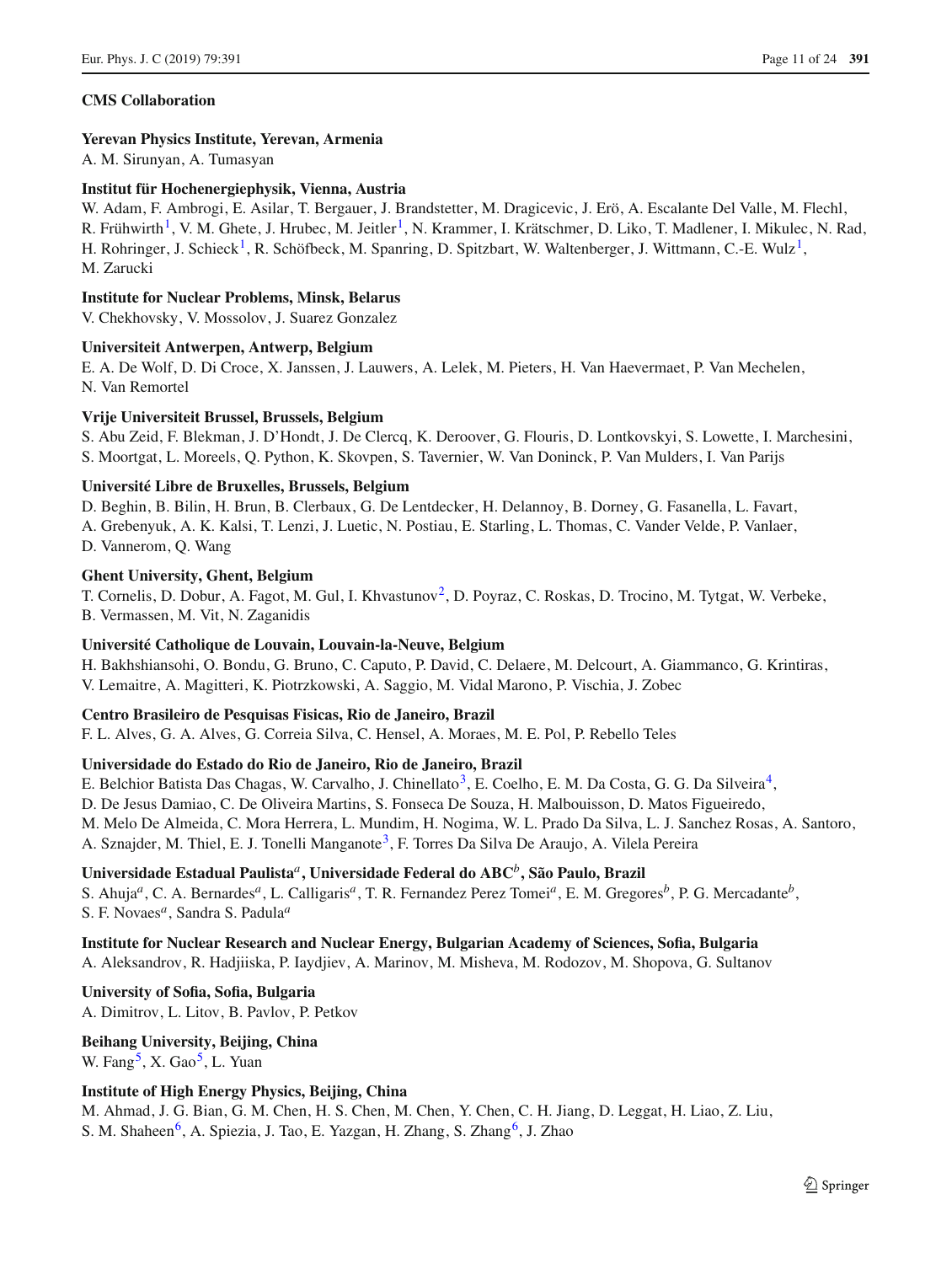## **State Key Laboratory of Nuclear Physics and Technology, Peking University, Beijing, China** Y. Ban, G. Chen, A. Levin, J. Li, L. Li, Q. Li, Y. Mao, S. J. Qian, D. Wang

# **Tsinghua University, Beijing, China**

Y. Wang

## **Universidad de Los Andes, Bogotá, Colombia**

C. Avila, A. Cabrera, C. A. Carrillo Montoya, L. F. Chaparro Sierra, C. Florez, C. F. González Hernández, M. A. Segura Delgado

**Faculty of Electrical Engineering, Mechanical Engineering and Naval Architecture, University of Split, Split, Croatia** B. Courbon, N. Godinovic, D. Lelas, I. Puljak, T. Sculac

**Faculty of Science, University of Split, Split, Croatia** Z. Antunovic, M. Kovac

## **Institute Rudjer Boskovic, Zagreb, Croatia**

V. Brigljevic, D. Ferencek, K. Kadija, B. Mesic, M. Roguljic, A. Starodumov<sup>7</sup>, T. Susa

**University of Cyprus, Nicosia, Cyprus** M. W. Ather, A. Attikis, M. Kolosova, G. Mavromanolakis, J. Mousa, C. Nicolaou, F. Ptochos, P. A. Razis, H. Rykaczewski

# **Charles University, Prague, Czech Republic**

M. Finger  $\text{S}$ , M. Finger Jr. $\text{S}$ 

**Escuela Politecnica Nacional, Quito, Ecuador** E. Ayala

**Universidad San Francisco de Quito, Quito, Ecuador** E. Carrera Jarrin

#### **Academy of Scientific Research and Technology of the Arab Republic of Egypt, Egyptian Network of High Energy Physics, Cairo, Egypt** H. Abdalla<sup>9</sup>, A. A. Abdelalim<sup>10,11</sup>, M. A. Mahmoud<sup>12,[13](#page-22-12)</sup>

**National Institute of Chemical Physics and Biophysics, Tallinn, Estonia**

S. Bhowmik, A. Carvalho Antunes De Oliveira, R. K. Dewanjee, K. Ehataht, M. Kadastik, M. Raidal, C. Veelken

## **Department of Physics, University of Helsinki, Helsinki, Finland**

P. Eerola, H. Kirschenmann, J. Pekkanen, M. Voutilainen

#### **Helsinki Institute of Physics, Helsinki, Finland**

J. Havukainen, J. K. Heikkilä, T. Järvinen, V. Karimäki, R. Kinnunen, T. Lampén, K. Lassila-Perini, S. Laurila, S. Lehti, T. Lindén, P. Luukka, T. Mäenpää, H. Siikonen, E. Tuominen, J. Tuominiemi

**Lappeenranta University of Technology, Lappeenranta, Finland** T. Tuuva

#### **IRFU, CEA, Université Paris-Saclay, Gif-sur-Yvette, France**

M. Besancon, F. Couderc, M. Dejardin, D. Denegri, J. L. Faure, F. Ferri, S. Ganjour, A. Givernaud, P. Gras, G. Hamel de Monchenault, P. Jarry, C. Leloup, E. Locci, J. Malcles, G. Negro, J. Rander, A. Rosowsky, M. Ö. Sahin, M. Titov

#### **Laboratoire Leprince-Ringuet, Ecole polytechnique, CNRS/IN2P3, Université Paris-Saclay, Palaiseau, France**

A. Abdulsalam[14,](#page-22-13) C. Amendola, I. Antropov, F. Beaudette, P. Busson, C. Charlot, R. Granier de Cassagnac, I. Kucher, A. Lobanov, J. Martin Blanco, C. Martin Perez, M. Nguyen, C. Ochando, G. Ortona, P. Paganini, J. Rembser, R. Salerno, J. B. Sauvan, Y. Sirois, A. G. Stahl Leiton, A. Zabi, A. Zghiche

## **Université de Strasbourg, CNRS, IPHC UMR 7178, Strasbourg, France**

J.-L. Agram<sup>15</sup>, J. Andrea, D. Bloch, G. Bourgatte, J.-M. Brom, E. C. Chabert, V. Cherepanov, C. Collard, E. Conte<sup>15</sup>, J.-C. Fontaine<sup>15</sup>, D. Gelé, U. Goerlach, M. Jansová, A.-C. Le Bihan, N. Tonon, P. Van Hove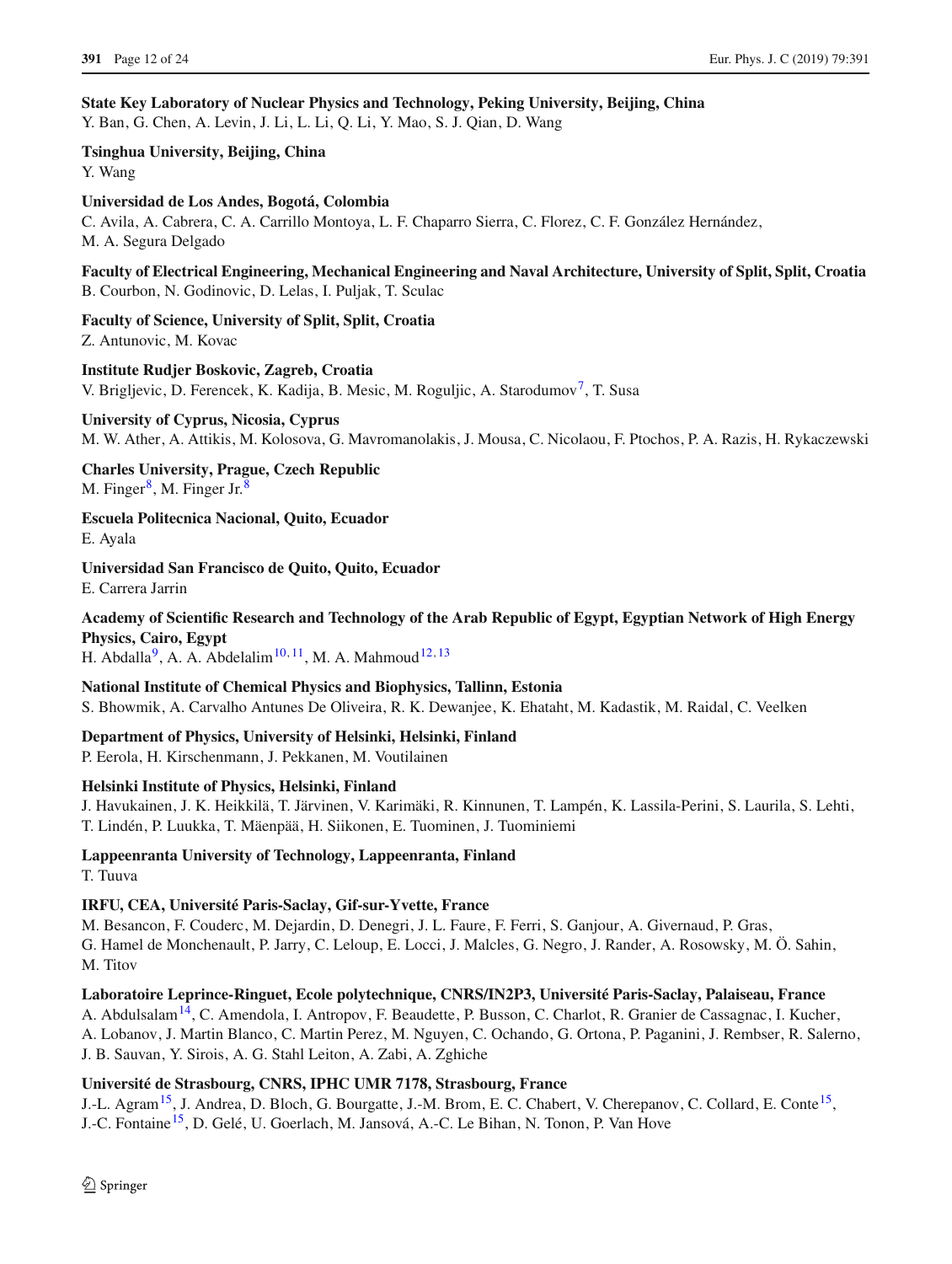#### **Centre de Calcul de l'Institut National de Physique Nucleaire et de Physique des Particules, CNRS/IN2P3, Villeurbanne, France**

S. Gadrat

#### **Université de Lyon, Université Claude Bernard Lyon 1, CNRS-IN2P3, Institut de Physique Nucléaire de Lyon, Villeurbanne, France**

S. Beauceron, C. Bernet, G. Boudoul, N. Chanon, R. Chierici, D. Contardo, P. Depasse, H. El Mamouni, J. Fay, L. Finco, S. Gascon, M. Gouzevitch, G. Grenier, B. Ille, F. Lagarde, I. B. Laktineh, H. Lattaud, M. Lethuillier, L. Mirabito,

S. Perries, A. Popov<sup>16</sup>, V. Sordini, G. Touquet, M. Vander Donckt, S. Viret

## **Georgian Technical University, Tbilisi, Georgia**

T. Toriashvili<sup>[17](#page-22-16)</sup>

## **Tbilisi State University, Tbilisi, Georgia**

Z. Tsamalaidze $8$ 

#### **I. Physikalisches Institut, RWTH Aachen University, Aachen, Germany**

C. Autermann, L. Feld, M. K. Kiesel, K. Klein, M. Lipinski, M. Preuten, M. P. Rauch, C. Schomakers, J. Schulz, M. Teroerde, B. Wittmer

#### **III. Physikalisches Institut A, RWTH Aachen University, Aachen, Germany**

A. Albert, M. Erdmann, S. Erdweg, T. Esch, R. Fischer, S. Ghosh, A. Güth, T. Hebbeker, C. Heidemann, K. Hoepfner, H. Keller, L. Mastrolorenzo, M. Merschmeyer, A. Meyer, P. Millet, S. Mukherjee, T. Pook, M. Radziej, H. Reithler, M. Rieger, A. Schmidt, D. Teyssier, S. Thüer

#### **III. Physikalisches Institut B, RWTH Aachen University, Aachen, Germany**

G. Flügge, O. Hlushchenko, T. Kress, T. Müller, A. Nehrkorn, A. Nowack, C. Pistone, O. Pooth, D. Roy, H. Sert, A. Stahl<sup>[18](#page-22-17)</sup>

#### **Deutsches Elektronen-Synchrotron, Hamburg, Germany**

M. Aldaya Martin, T. Arndt, C. Asawatangtrakuldee, I. Babounikau, K. Beernaert, O. Behnke, U. Behrens,

A. Bermúdez Martínez, D. Bertsche, A. A. Bin Anuar, K. Borras<sup>19</sup>, V. Botta, A. Campbell, P. Connor,

C. Contreras-Campana, V. Danilov, A. De Wit, M. M. Defranchis, C. Diez Pardos, D. Domínguez Damiani, G. Eckerlin,

T. Eichhorn, A. Elwood, E. Eren, E. Gallo<sup>20</sup>, A. Geiser, J. M. Grados Luyando, A. Grohsjean, M. Guthoff, M. Haranko,

A. Harb, H. Jung, M. Kasemann, J. Keaveney, C. Kleinwort, J. Knolle, D. Krücker, W. Lange, T. Lenz, J. Leonard,

K. Lipka, W. Lohmann<sup>21</sup>, R. Mankel, I.-A. Melzer-Pellmann, A. B. Meyer, M. Meyer, M. Missiroli, G. Mittag, J. Mnich,

V. Myronenko, S. K. Pflitsch, D. Pitzl, A. Raspereza, A. Saibel, M. Savitskyi, P. Saxena, P. Schütze, C. Schwanenberger,

R. Shevchenko, A. Singh, H. Tholen, O. Turkot, A. Vagnerini, M. Van De Klundert, G. P. Van Onsem, R. Walsh, Y. Wen,

K. Wichmann, C. Wissing, O. Zenaiev

#### **University of Hamburg, Hamburg, Germany**

R. Aggleton, S. Bein, L. Benato, A. Benecke, T. Dreyer, A. Ebrahimi, E. Garutti, D. Gonzalez, P. Gunnellini, J. Haller, A. Hinzmann, A. Karavdina, G. Kasieczka, R. Klanner, R. Kogler, N. Kovalchuk, S. Kurz, V. Kutzner, J. Lange, D. Marconi, J. Multhaup, M. Niedziela, C.E.N. Niemeyer, D. Nowatschin, A. Perieanu, A. Reimers, O. Rieger, C. Scharf, P. Schleper, S. Schumann, J. Schwandt, J. Sonneveld, H. Stadie, G. Steinbrück, F. M. Stober, M. Stöver, B. Vormwald, I. Zoi

#### **Karlsruher Institut fuer Technologie, Karlsruhe, Germany**

M. Akbiyik, C. Barth, M. Baselga, S. Baur, E. Butz, R. Caspart, T. Chwalek, F. Colombo, W. De Boer, A. Dierlamm, K. El Morabit, N. Faltermann, B. Freund, M. Giffels, M. A. Harrendorf, F. Hartmann<sup>18</sup>, S. M. Heindl, U. Husemann, I. Katkov<sup>16</sup>, S. Kudella, S. Mitra, M. U. Mozer, Th. Müller, M. Musich, M. Plagge, G. Quast, K. Rabbertz, M. Schröder, I. Shvetsov, H. J. Simonis, R. Ulrich, S. Wayand, M. Weber, T. Weiler, C. Wöhrmann, R. Wolf

## **Institute of Nuclear and Particle Physics (INPP), NCSR Demokritos, Agia Paraskevi, Greece**

G. Anagnostou, G. Daskalakis, T. Geralis, A. Kyriakis, D. Loukas, G. Paspalaki

#### **National and Kapodistrian University of Athens, Athens, Greece**

A. Agapitos, G. Karathanasis, P. Kontaxakis, A. Panagiotou, I. Papavergou, N. Saoulidou, K. Vellidis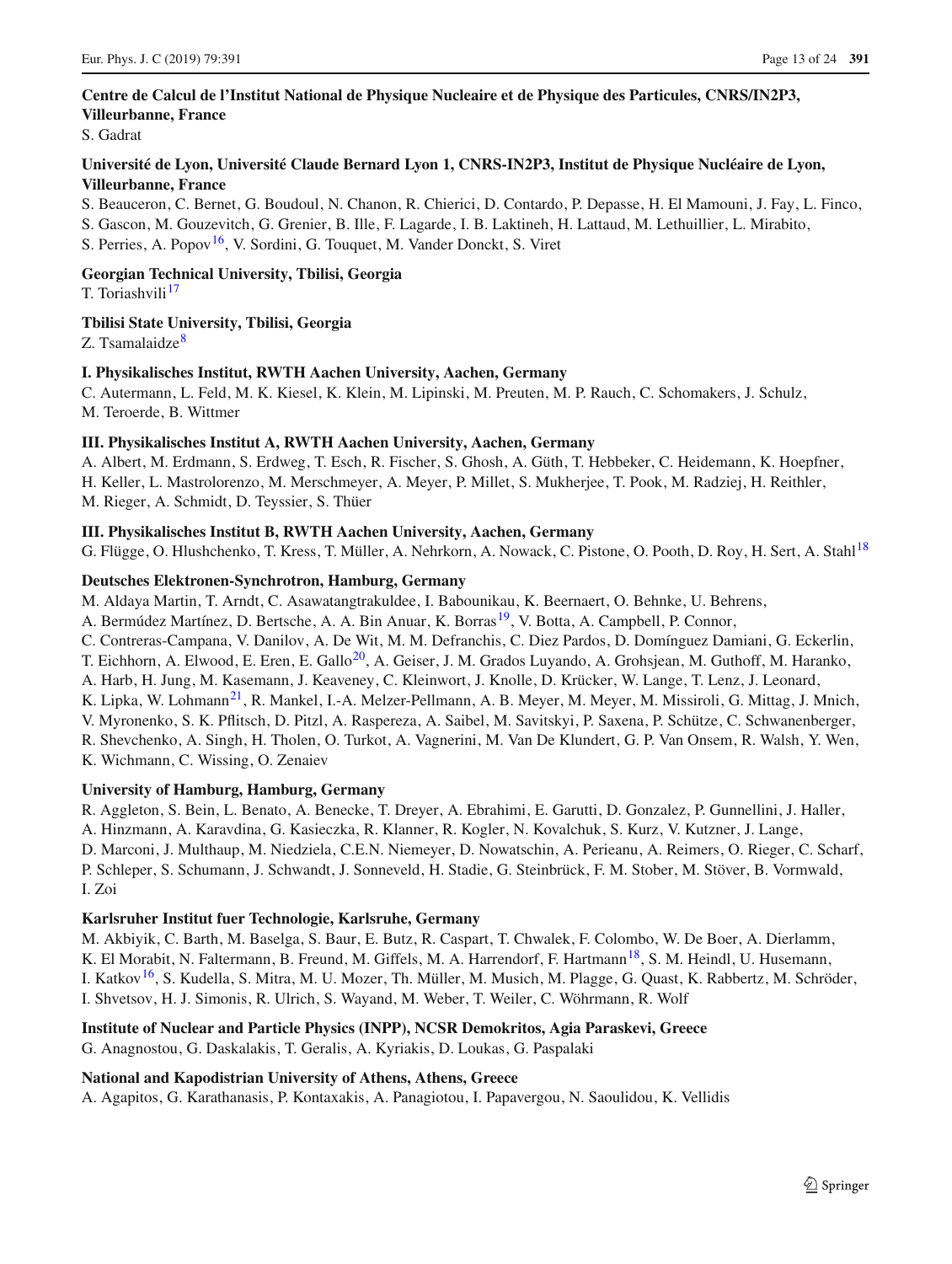## **National Technical University of Athens, Athens, Greece**

K. Kousouris, I. Papakrivopoulos, G. Tsipolitis

#### **University of Ioánnina, Ioannina, Greece**

I. Evangelou, C. Foudas, P. Gianneios, P. Katsoulis, P. Kokkas, S. Mallios, N. Manthos, I. Papadopoulos, E. Paradas, J. Strologas, F. A. Triantis, D. Tsitsonis

**MTA-ELTE Lendület CMS Particle and Nuclear Physics Group, Eötvös Loránd University, Budapest, Hungary**

M. Bartók<sup>22</sup>, M. Csanad, N. Filipovic, P. Major, M. I. Nagy, G. Pasztor, O. Surányi, G. I. Veres

## **Wigner Research Centre for Physics, Budapest, Hungary**

G. Bencze, C. Hajdu, D. Horvath<sup>23</sup>, Á. Hunyadi, F. Sikler, T. Á. Vámi, V. Veszpremi, G. Vesztergombi<sup>†</sup>

## **Institute of Nuclear Research ATOMKI, Debrecen, Hungary**

N. Beni, S. Czellar, J. Karancsi<sup>22</sup>, A. Makovec, J. Molnar, Z. Szillasi

## **Institute of Physics, University of Debrecen, Debrecen, Hungary**

P. Raics, Z. L. Trocsanyi, B. Ujvari

**Indian Institute of Science (IISc), Bangalore, India**

S. Choudhury, J. R. Komaragiri, P. C. Tiwari

## **National Institute of Science Education and Research, HBNI, Bhubaneswar, India**

S. Bahinipati<sup>25</sup>, C. Kar, P. Mal, K. Mandal, A. Nayak<sup>26</sup>, S. Roy Chowdhury, D. K. Sahoo<sup>25</sup>, S. K. Swain

## **Panjab University, Chandigarh, India**

S. Bansal, S. B. Beri, V. Bhatnagar, S. Chauhan, R. Chawla, N. Dhingra, R. Gupta, A. Kaur, M. Kaur, S. Kaur, P. Kumari, M. Lohan, M. Meena, A. Mehta, K. Sandeep, S. Sharma, J. B. Singh, A. K. Virdi, G. Walia

#### **University of Delhi, Delhi, India**

A. Bhardwaj, B. C. Choudhary, R. B. Garg, M. Gola, S. Keshri, Ashok Kumar, S. Malhotra, M. Naimuddin, P. Priyanka, K. Ranjan, Aashaq Shah, R. Sharma

## **Saha Institute of Nuclear Physics, HBNI, Kolkata, India**

R. Bhardwaj<sup>27</sup>, M. Bharti<sup>27</sup>, R. Bhattacharya, S. Bhattacharya, U. Bhawandeep<sup>27</sup>, D. Bhowmik, S. Dey, S. Dutt<sup>27</sup>, S. Dutta, S. Ghosh, M. Maity<sup>28</sup>, K. Mondal, S. Nandan, A. Purohit, P. K. Rout, A. Roy, G. Saha, S. Sarkar, T. Sarkar<sup>28</sup>, M. Sharan, B. Singh<sup>27</sup>, S. Thakur<sup>27</sup>

#### **Indian Institute of Technology Madras, Madras, India**

P. K. Behera, A. Muhammad

#### **Bhabha Atomic Research Centre, Mumbai, India**

R. Chudasama, D. Dutta, V. Jha, V. Kumar, D. K. Mishra, P. K. Netrakanti, L. M. Pant, P. Shukla, P. Suggisetti

#### **Tata Institute of Fundamental Research-A, Mumbai, India**

T. Aziz, M. A. Bhat, S. Dugad, G. B. Mohanty, N. Sur, RavindraKumar Verma

#### **Tata Institute of Fundamental Research-B, Mumbai, India**

S. Banerjee, S. Bhattacharya, S. Chatterjee, P. Das, M. Guchait, Sa. Jain, S. Karmakar, S. Kumar, G. Majumder, K. Mazumdar, N. Sahoo

#### **Indian Institute of Science Education and Research (IISER), Pune, India**

S. Chauhan, S. Dube, V. Hegde, A. Kapoor, K. Kothekar, S. Pandey, A. Rane, A. Rastogi, S. Sharma

#### **Institute for Research in Fundamental Sciences (IPM), Tehran, Iran**

S. Chenarani<sup>29</sup>, E. Eskandari Tadavani, S. M. Etesami<sup>29</sup>, M. Khakzad, M. Mohammadi Najafabadi, M. Naseri, F. Rezaei Hosseinabadi, B. Safarzadeh<sup>30</sup>, M. Zeinali

#### **University College Dublin, Dublin, Ireland**

M. Felcini, M. Grunewald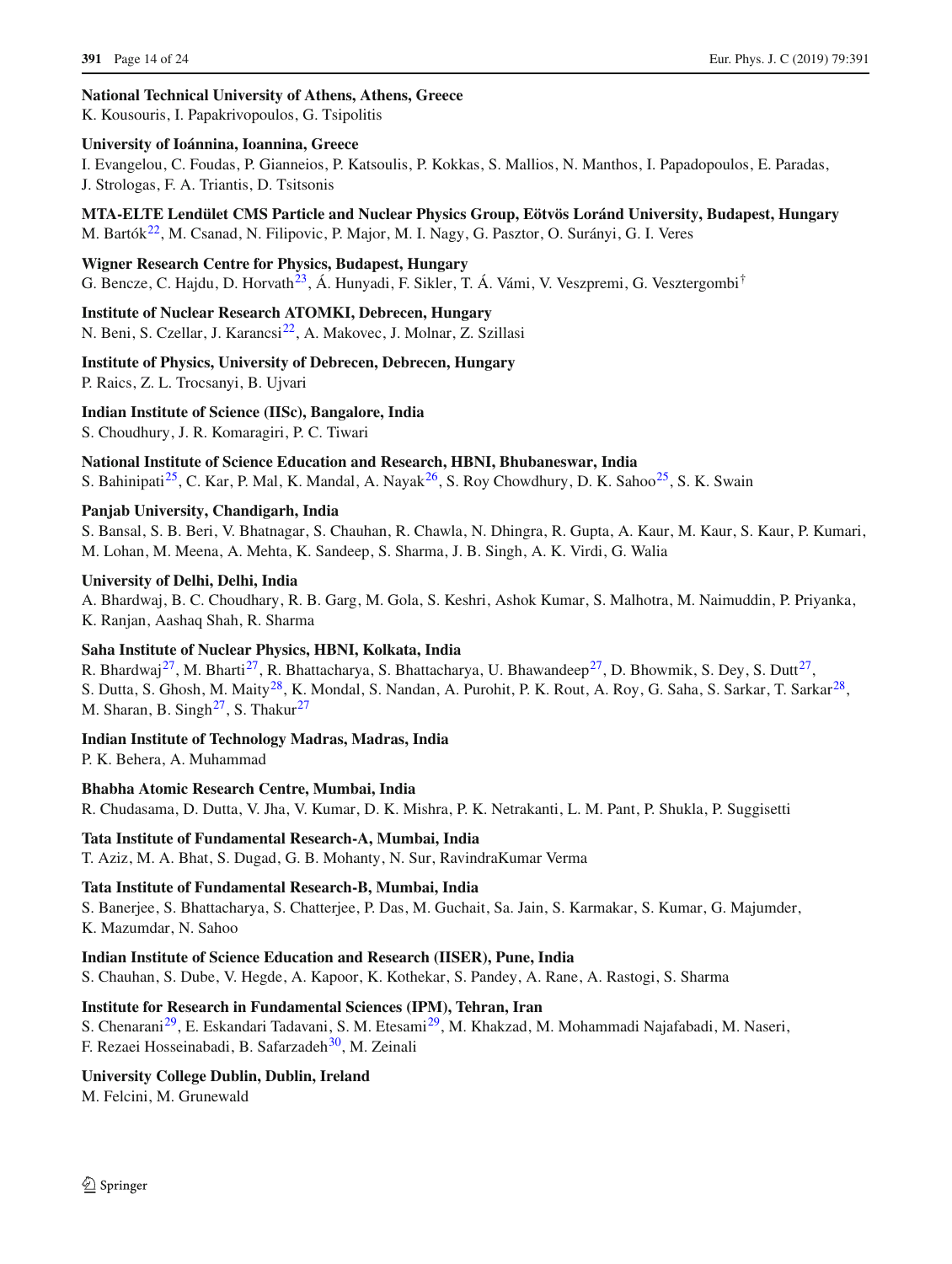## **INFN Sezione di Bari***a***, Università di Bari***b***, Politecnico di Bari***c***, Bari, Italy**

M. Abbrescia*a*,*b*, C. Calabria*a*,*b*, A. Colaleo*a*, D. Creanza*a*,*c*, L. Cristella*a*,*b*, N. De Filippis*a*,*c*, M. De Palma*a*,*b*, A. Di Florio<sup>a,b</sup>, F. Errico<sup>a,b</sup>, L. Fiore<sup>a</sup>, A. Gelmi<sup>a,b</sup>, G. Iaselli<sup>a,c</sup>, M. Ince<sup>a,b</sup>, S. Lezki<sup>a,b</sup>, G. Maggi<sup>a,c</sup>, M. Maggi<sup>a</sup>, G. Miniello<sup>*a*,*b*</sup>, S. My<sup>*a*,*b*</sup>, S. Nuzzo<sup>*a*,*b*</sup>, A. Pompili<sup>*a*,*b*</sup>, G. Pugliese<sup>*a*,*c*</sup>, R. Radogna<sup>*a*</sup>, A. Ranieri<sup>*a*</sup>, G. Selvaggi<sup>*a*,*b*</sup>, A. Sharma*a*, L. Silvestris*a*, R. Venditti*a*, P. Verwilligen*<sup>a</sup>*

## **INFN Sezione di Bologna***a***, Università di Bologna***b***, Bologna, Italy**

G. Abbiendi*a*, C. Battilana*a*,*b*, D. Bonacorsi*a*,*b*, L. Borgonovi*a*,*b*, S. Braibant-Giacomelli*a*,*b*, R. Campanini*a*,*b*, P. Capiluppi*a*,*b*, A. Castro*a*,*b*, F. R. Cavallo*a*, S. S. Chhibra*a*,*b*, G. Codispoti*a*,*b*, M. Cuffiani*a*,*b*, G. M. Dallavalle*a*, F. Fabbri*a*, A. Fanfani*a*,*b*, E. Fontanesi, P. Giacomelli*a*, C. Grandi*a*, L. Guiducci*a*,*b*, F. Iemmi*a*,*b*, S. Lo Meo*a*,[31,](#page-22-29) S. Marcellini*a*, G. Masetti*a*, A. Montanari*a*, F. L. Navarria*a*,*b*, A. Perrotta*a*, F. Primavera*a*,*b*, A. M. Rossi*a*,*b*, T. Rovelli*a*,*b*, G. P. Siroli*a*,*b*, N. Tosi*<sup>a</sup>*

## **INFN Sezione di Catania***a***, Università di Catania***b***, Catania, Italy**

S. Albergo<sup>*a*,*b*</sup>, A. Di Mattia<sup>*a*</sup>, R. Potenza<sup>*a*,*b*</sup>, A. Tricomi<sup>*a*,*b*</sup>, C. Tuve<sup>*a*,*b*</sup>

## **INFN Sezione di Firenze***a***, Università di Firenze***b***, Florence, Italy**

G. Barbagli*a*, K. Chatterjee*a*,*b*, V. Ciulli*a*,*b*, C. Civinini*a*, R. D'Alessandro*a*,*b*, E. Focardi*a*,*b*, G. Latino, P. Lenzi*a*,*b*, M. Meschini*a*, S. Paoletti*a*, L. Russo*a*,[32,](#page-22-30) G. Sguazzoni*<sup>a</sup>*, D. Strom*a*, L. Viliani*<sup>a</sup>*

## **INFN Laboratori Nazionali di Frascati, Frascati, Italy**

L. Benussi, S. Bianco, F. Fabbri, D. Piccolo

**INFN Sezione di Genova***a***, Università di Genova***b***, Genoa, Italy**

F. Ferro*a*, R. Mulargia*a*,*b*, E. Robutti*a*, S. Tosi*a*,*<sup>b</sup>*

## **INFN Sezione di Milano-Bicocca***a***, Università di Milano-Bicocca***b***, Milan, Italy**

A. Benaglia*a*, A. Beschi*b*, F. Brivio*a*,*b*, V. Ciriolo*a*,*b*,[18,](#page-22-17) S. Di Guida*<sup>a</sup>*,*b*,[18,](#page-22-17) M. E. Dinardo*<sup>a</sup>*,*b*, S. Fiorendi*a*,*b*, S. Gennai*a*, A. Ghezzi*a*,*b*, P. Govoni*a*,*b*, M. Malberti*a*,*b*, S. Malvezzi*a*, D. Menasce*a*, F. Monti, L. Moroni*a*, M. Paganoni*a*,*b*, D. Pedrini*a*, S. Ragazzi*a*,*b*, T. Tabarelli de Fatis*a*,*b*, D. Zuolo*a*,*<sup>b</sup>*

## **INFN Sezione di Napoli***a***, Università di Napoli 'Federico II'***b***, Naples, Italy, Università della Basilicata***c***, Potenza, Italy, Università G. Marconi***<sup>d</sup>* **, Rome, Italy**

S. Buontempo*a*, N. Cavallo*a*,*c*, A. De Iorio*a*,*b*, A. Di Crescenzo*a*,*b*, F. Fabozzi*a*,*c*, F. Fienga*a*, G. Galati*a*, A. O. M. Iorio*a*,*b*, L. Lista<sup>*a*</sup>, S. Meola<sup>*a*,*d*, 18</sup>, P. Paolucci<sup>*a*, 18</sup>, C. Sciacca<sup>*a*,*b*</sup>, E. Voevodina<sup>*a*,*b*</sup>

## **INFN Sezione di Padova***a***, Università di Padova***b***, Padova, Italy, Università di Trento***c***, Trento, Italy**

P. Azzi*a*, N. Bacchetta*a*, D. Bisello*a*,*b*, A. Boletti*a*,*b*, A. Bragagnolo, R. Carlin*a*,*b*, P. Checchia*a*, M. Dall'Osso*a*,*b*, P. De Castro Manzano*a*, T. Dorigo*a*, U. Dosselli*a*, F. Gasparini*a*,*b*, U. Gasparini*a*,*b*, A. Gozzelino*a*, S. Y. Hoh, S. Lacaprara*a*, P. Lujan, M. Margoni*a*,*b*, A. T. Meneguzzo*a*,*b*, J. Pazzini*a*,*b*, M. Presilla*b*, P. Ronchese*a*,*b*, R. Rossin*a*,*b*, F. Simonetto*a*,*b*, A. Tiko, E. Torassa*a*, M. Tosi*a*,*b*, M. Zanetti*a*,*b*, P. Zotto*a*,*b*, G. Zumerle*a*,*<sup>b</sup>*

## **INFN Sezione di Pavia***a***, Università di Pavia***b***, Pavia, Italy**

A. Braghieri*a*, A. Magnani*a*, P. Montagna*a*,*b*, S. P. Ratti*a*,*b*, V. Re*a*, M. Ressegotti*a*,*b*, C. Riccardi*a*,*b*, P. Salvini*a*, I. Vai*a*,*b*, P. Vitulo*a*,*<sup>b</sup>*

## **INFN Sezione di Perugia***a***, Università di Perugia***b***, Perugia, Italy**

M. Biasini*a*,*b*, G. M. Bilei*a*, C. Cecchi*a*,*b*, D. Ciangottini*a*,*b*, L. Fanò*a*,*b*, P. Lariccia*a*,*b*, R. Leonardi*a*,*b*, E. Manoni*a*, G. Mantovani*a*,*b*, V. Mariani*a*,*b*, M. Menichelli*a*, A. Rossi*a*,*b*, A. Santocchia*a*,*b*, D. Spiga*<sup>a</sup>*

#### **INFN Sezione di Pisa***a***, Università di Pisa***b***, Scuola Normale Superiore di Pisa***c***, Pisa, Italy**

K. Androsov*a*, P. Azzurri*a*, G. Bagliesi*a*, L. Bianchini*a*, T. Boccali*a*, L. Borrello, R. Castaldi*a*, M. A. Ciocci*a*,*b*, R. Dell'Orso*a*, G. Fedi*a*, F. Fiori*a*,*c*, L. Giannini*a*,*c*, A. Giassi*a*, M. T. Grippo*a*, F. Ligabue*a*,*c*, E. Manca*a*,*c*, G. Mandorli*a*,*c*, A. Messineo*a*,*b*, F. Palla*a*, A. Rizzi*a*,*b*, G. Rolandi[33,](#page-22-31) P. Spagnolo*<sup>a</sup>*, R. Tenchini*a*, G. Tonelli*a*,*b*, A. Venturi*a*, P. G. Verdini*<sup>a</sup>*

## **INFN Sezione di Roma***a***, Sapienza Università di Roma***b***, Rome, Italy**

L. Barone*a*,*b*, F. Cavallari*a*, M. Cipriani*a*,*b*, D. Del Re*a*,*b*, E. Di Marco*a*,*b*, M. Diemoz*a*, S. Gelli*a*,*b*, E. Longo*a*,*b*,

B. Marzocchi*a*,*b*, P. Meridiani*a*, G. Organtini*a*,*b*, F. Pandolfi*a*, R. Paramatti*a*,*b*, F. Preiato*a*,*b*, S. Rahatlou*a*,*b*, C. Rovelli*a*, F. Santanastasio*a*,*<sup>b</sup>*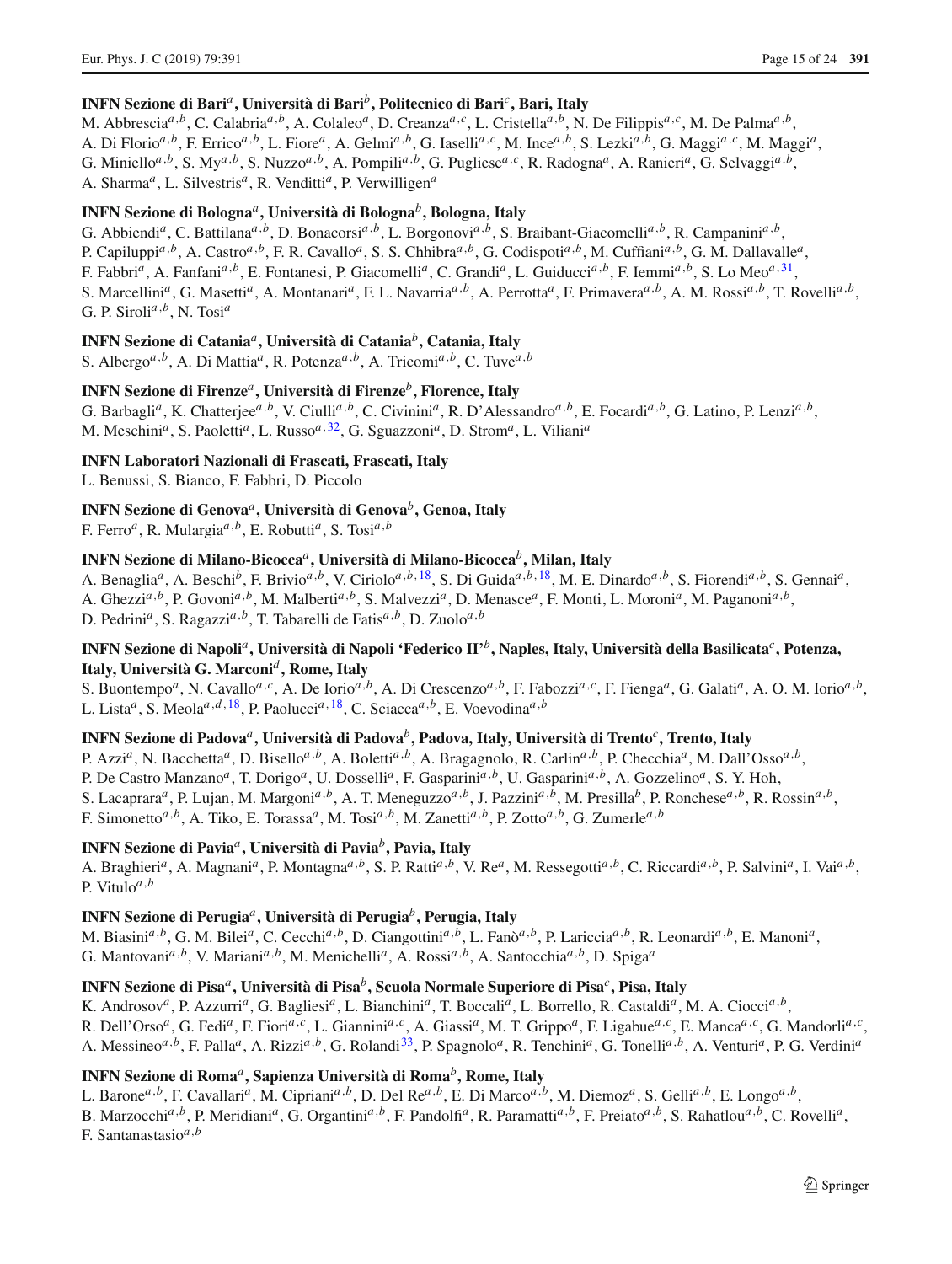#### **INFN Sezione di Torino***a***, Università di Torino***b***, Torino, Italy, Università del Piemonte Orientale***c***, Novara, Italy**

N. Amapane*a*,*b*, R. Arcidiacono*a*,*c*, S. Argiro*a*,*b*, M. Arneodo*a*,*c*, N. Bartosik*a*, R. Bellan*a*,*b*, C. Biino*a*, A. Cappati*a*,*b*, N. Cartiglia*a*, F. Cenna*a*,*b*, S. Cometti*a*, M. Costa*a*,*b*, R. Covarelli*a*,*b*, N. Demaria*a*, B. Kiani*a*,*b*, C. Mariotti*a*, S. Maselli*a*, E. Migliore*a*,*b*, V. Monaco*a*,*b*, E. Monteil*a*,*b*, M. Monteno*a*, M. M. Obertino*a*,*b*, L. Pacher*a*,*b*, N. Pastrone*a*, M. Pelliccioni*a*, G. L. Pinna Angioni<sup>a, b</sup>, A. Romero<sup>a, b</sup>, M. Ruspa<sup>a, c</sup>, R. Sacchi<sup>a, b</sup>, R. Salvatico<sup>a, b</sup>, K. Shchelina<sup>a, b</sup>, V. Sola<sup>a</sup>, A. Solano<sup>a, b</sup>, D. Soldi*a*,*b*, A. Staiano*<sup>a</sup>*

## **INFN Sezione di Trieste***a***, Università di Trieste***b***, Trieste, Italy**

S. Belforte*a*, V. Candelise*a*,*b*, M. Casarsa*a*, F. Cossutti*a*, A. Da Rold*a*,*b*, G. Della Ricca*a*,*b*, F. Vazzoler*a*,*b*, A. Zanetti*<sup>a</sup>*

## **Kyungpook National University, Daegu, Korea**

D. H. Kim, G. N. Kim, M. S. Kim, J. Lee, S. Lee, S. W. Lee, C. S. Moon, Y. D. Oh, S. I. Pak, S. Sekmen, D. C. Son, Y. C. Yang

**Institute for Universe and Elementary Particles, Chonnam National University, Kwangju, Korea** H. Kim, D. H. Moon, G. Oh

**Hanyang University, Seoul, Korea** B. Francois, J.  $Goh<sup>34</sup>$ , T. J. Kim

## **Korea University, Seoul, Korea** S. Cho, S. Choi, Y. Go, D. Gyun, S. Ha, B. Hong, Y. Jo, K. Lee, K. S. Lee, S. Lee, J. Lim, S. K. Park, Y. Roh

**Sejong University, Seoul, Korea** H. S. Kim

**Seoul National University, Seoul, Korea**

J. Almond, J. Kim, J. S. Kim, H. Lee, K. Lee, K. Nam, S. B. Oh, B. C. Radburn-Smith, S. h. Seo, U. K. Yang, H. D. Yoo, G. B. Yu

**University of Seoul, Seoul, Korea** D. Jeon, H. Kim, J. H. Kim, J. S. H. Lee, I. C. Park

**Sungkyunkwan University, Suwon, Korea** Y. Choi, C. Hwang, J. Lee, I. Yu

**Riga Technical University, Riga, Latvia** V. Veckalns<sup>[35](#page-22-33)</sup>

**Vilnius University, Vilnius, Lithuania** V. Dudenas, A. Juodagalvis, J. Vaitkus

**National Centre for Particle Physics, Universiti Malaya, Kuala Lumpur, Malaysia** Z. A. Ibrahim, M. A. B. Md Ali<sup>36</sup>, F. Mohamad Idris<sup>37</sup>, W. A. T. Wan Abdullah, M. N. Yusli, Z. Zolkapli

**Universidad de Sonora (UNISON), Hermosillo, Mexico** J. F. Benitez, A. Castaneda Hernandez, J. A. Murillo Quijada

#### **Centro de Investigacion y de Estudios Avanzados del IPN, Mexico City, Mexico**

H. Castilla-Valdez, E. De La Cruz-Burelo, M. C. Duran-Osuna, I. Heredia-De La Cruz<sup>38</sup>, R. Lopez-Fernandez, J. Mejia Guisao, R. I. Rabadan-Trejo, M. Ramirez-Garcia, G. Ramirez-Sanchez, R. Reyes-Almanza, A. Sanchez-Hernandez

## **Universidad Iberoamericana, Mexico City, Mexico**

S. Carrillo Moreno, C. Oropeza Barrera, F. Vazquez Valencia

## **Benemerita Universidad Autonoma de Puebla, Puebla, Mexico**

J. Eysermans, I. Pedraza, H. A. Salazar Ibarguen, C. Uribe Estrada

## **Universidad Autónoma de San Luis Potosí, San Luis Potosí, Mexico**

A. Morelos Pineda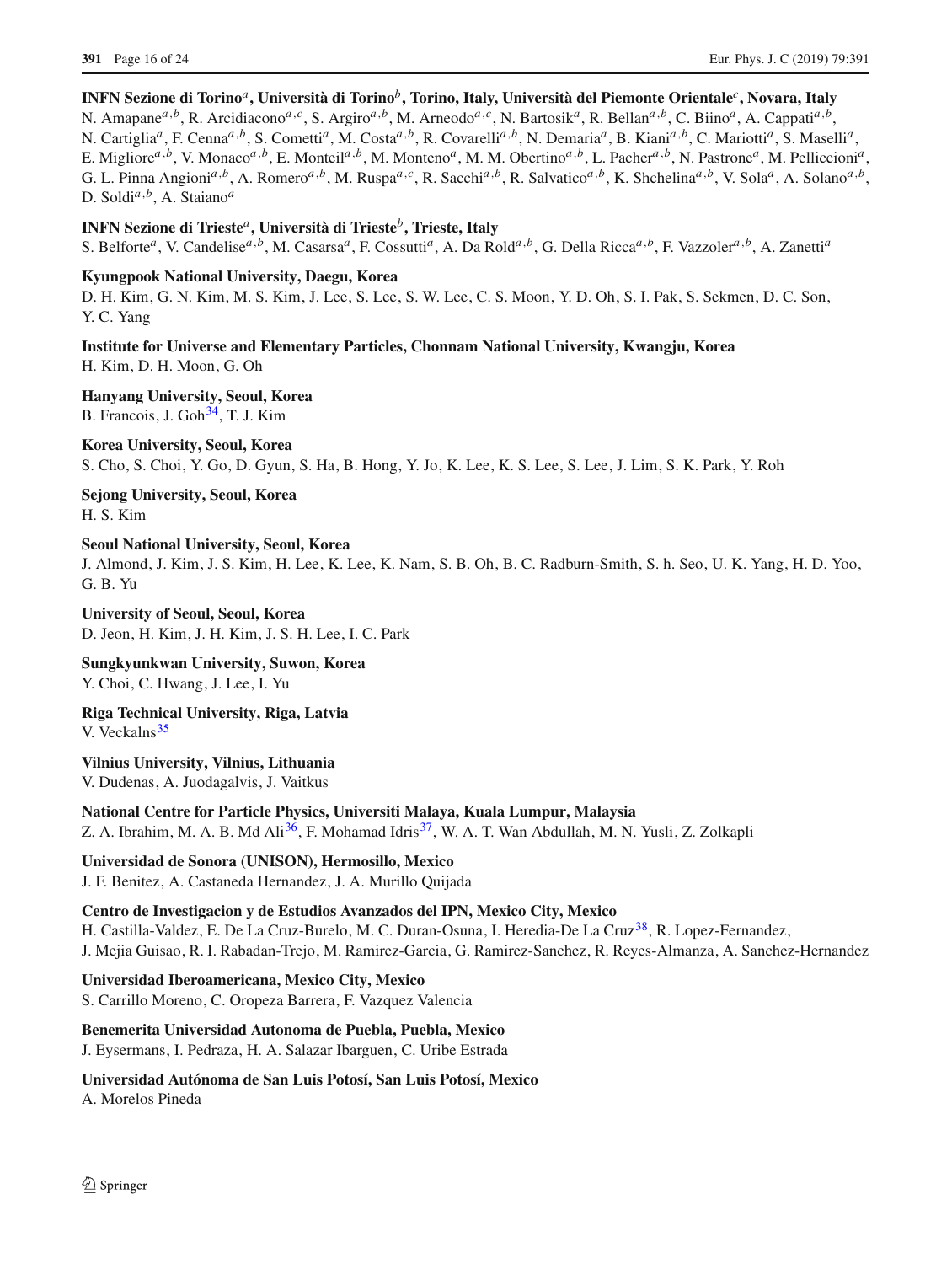## **University of Auckland, Auckland, New Zealand**

D. Krofcheck

#### **University of Canterbury, Christchurch, New Zealand**

S. Bheesette, P. H. Butler

#### **National Centre for Physics, Quaid-I-Azam University, Islamabad, Pakistan**

A. Ahmad, M. Ahmad, M. I. Asghar, Q. Hassan, H. R. Hoorani, W. A. Khan, M. A. Shah, M. Shoaib, M. Waqas

#### **National Centre for Nuclear Research, Swierk, Poland**

H. Bialkowska, M. Bluj, B. Boimska, T. Frueboes, M. Górski, M. Kazana, M. Szleper, P. Traczyk, P. Zalewski

#### **Institute of Experimental Physics, Faculty of Physics, University of Warsaw, Warsaw, Poland**

K. Bunkowski, A. Byszuk<sup>39</sup>, K. Doroba, A. Kalinowski, M. Konecki, J. Krolikowski, M. Misiura, M. Olszewski, A. Pyskir, M. Walczak

#### **Laboratório de Instrumentação e Física Experimental de Partículas, Lisbon, Portugal**

M. Araujo, P. Bargassa, C. Beirão Da Cruz E Silva, A. Di Francesco, P. Faccioli, B. Galinhas, M. Gallinaro, J. Hollar, N. Leonardo, J. Seixas, G. Strong, O. Toldaiev, J. Varela

#### **Joint Institute for Nuclear Research, Dubna, Russia**

S. Afanasiev, P. Bunin, M. Gavrilenko, I. Golutvin, I. Gorbunov, A. Kamenev, V. Karjavine, A. Lanev, A. Malakhov, V. Matveev<sup>[40](#page-22-38),41</sup>, P. Moisenz, V. Palichik, V. Perelygin, S. Shmatov, S. Shulha, N. Skatchkov, V. Smirnov, N. Voytishin, A. Zarubin

#### **Petersburg Nuclear Physics Institute, Gatchina (St. Petersburg), Russia**

V. Golovtsov, Y. Ivanov, V. Kim[42,](#page-22-40) E. Kuznetsov[a43,](#page-22-41) P. Levchenko, V. Murzin, V. Oreshkin, I. Smirnov, D. Sosnov, V. Sulimov, L. Uvarov, S. Vavilov, A. Vorobyev

#### **Institute for Nuclear Research, Moscow, Russia**

Yu. Andreev, A. Dermenev, S. Gninenko, N. Golubev, A. Karneyeu, M. Kirsanov, N. Krasnikov, A. Pashenkov, A. Shabanov, D. Tlisov, A. Toropin

#### **Institute for Theoretical and Experimental Physics, Moscow, Russia**

V. Epshteyn, V. Gavrilov, N. Lychkovskaya, V. Popov, I. Pozdnyakov, G. Safronov, A. Spiridonov, A. Stepennov, V. Stolin, M. Toms, E. Vlasov, A. Zhokin

**Moscow Institute of Physics and Technology, Moscow, Russia**

T. Aushev

**National Research Nuclear University 'Moscow Engineering Physics Institute' (MEPhI), Moscow, Russia** M. Chadeeva<sup>44</sup>, D. Philippov, E. Popova, V. Rusinov

#### **P.N. Lebedev Physical Institute, Moscow, Russia**

V. Andreev, M. Azarkin, I. Dremin<sup>41</sup>, M. Kirakosyan, A. Terkulov

#### **Skobeltsyn Institute of Nuclear Physics, Lomonosov Moscow State University, Moscow, Russia**

A. Belyaev, E. Boos, A. Ershov, A. Gribushin, L. Khein, V. Klyukhin, O. Kodolova, I. Lokhtin, O. Lukina, S. Obraztsov, S. Petrushanko, V. Savrin, A. Snigirev

**Novosibirsk State University (NSU), Novosibirsk, Russia** A. Barnyakov<sup>45</sup>, V. Blinov<sup>45</sup>, T. Dimova<sup>45</sup>, L. Kardapoltsev<sup>45</sup>, Y. Skovpen<sup>45</sup>

#### **Institute for High Energy Physics of National Research Centre 'Kurchatov Institute', Protvino, Russia** I. Azhgirey, I. Bayshev, S. Bitioukov, V. Kachanov, A. Kalinin, D. Konstantinov, P. Mandrik, V. Petrov, R. Ryutin,

S. Slabospitskii, A. Sobol, S. Troshin, N. Tyurin, A. Uzunian, A. Volkov

#### **National Research Tomsk Polytechnic University, Tomsk, Russia**

A. Babaev, S. Baidali, V. Okhotnikov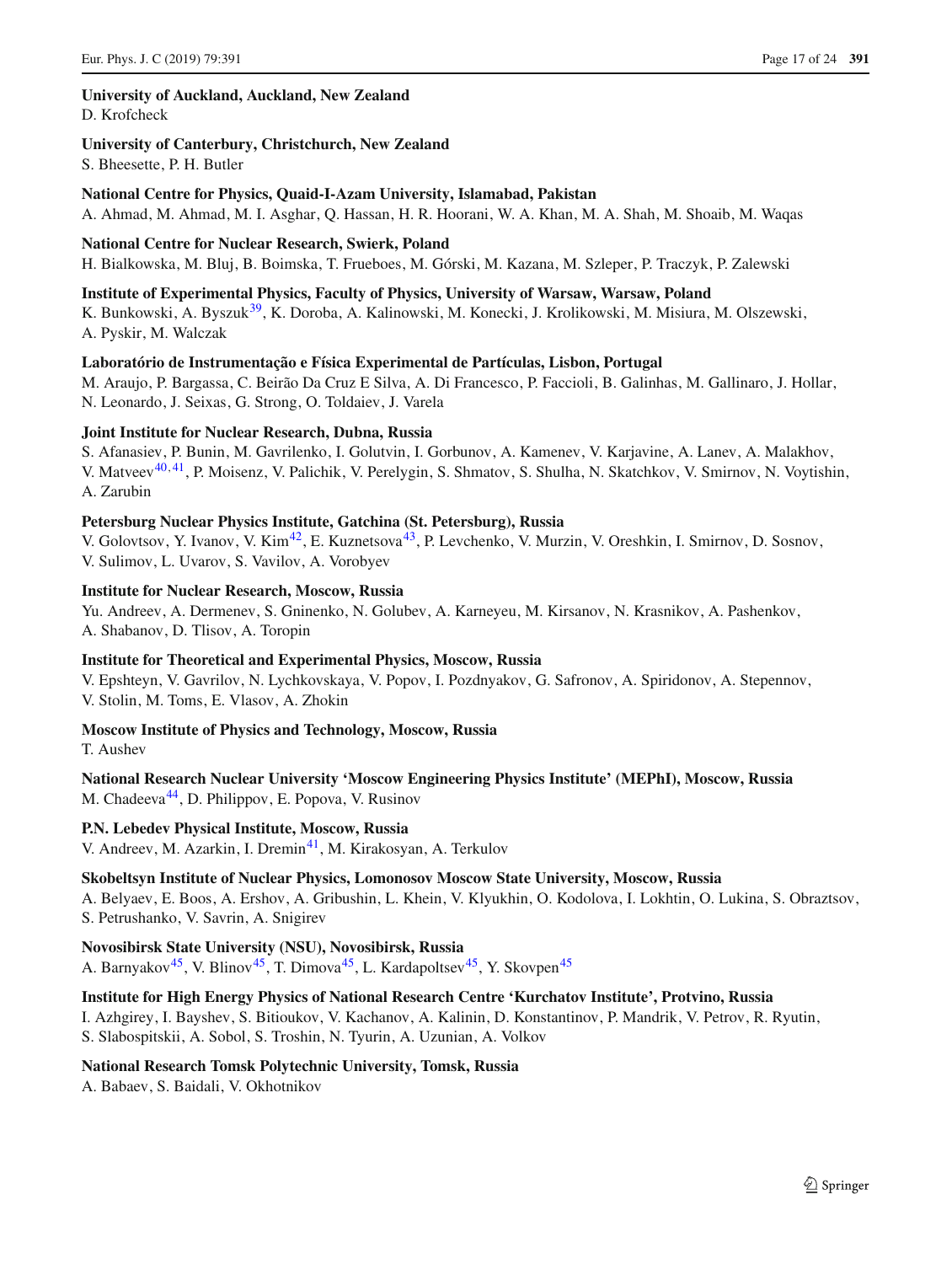## **Faculty of Physics and Vinca Institute of Nuclear Sciences, University of Belgrade, Belgrade, Serbia**

P. Adzic<sup>46</sup>, P. Cirkovic, D. Devetak, M. Dordevic, P. Milenovic<sup>47</sup>, J. Milosevic

## **Centro de Investigaciones Energéticas Medioambientales y Tecnológicas (CIEMAT), Madrid, Spain**

J. Alcaraz Maestre, A. Álvarez Fernández, I. Bachiller, M. Barrio Luna, J. A. Brochero Cifuentes, M. Cerrada, N. Colino, B. De La Cruz, A. Delgado Peris, C. Fernandez Bedoya, J. P. Fernández Ramos, J. Flix, M. C. Fouz, O. Gonzalez Lopez, S. Goy Lopez, J. M. Hernandez, M. I. Josa, D. Moran, A. Pérez-Calero Yzquierdo, J. Puerta Pelayo, I. Redondo, L. Romero, S. Sánchez Navas, M. S. Soares, A. Triossi

## **Universidad Autónoma de Madrid, Madrid, Spain**

C. Albajar, J. F. de Trocóniz

## **Universidad de Oviedo, Oviedo, Spain**

J. Cuevas, C. Erice, J. Fernandez Menendez, S. Folgueras, I. Gonzalez Caballero, J. R. González Fernández, E. Palencia Cortezon, V. Rodríguez Bouza, S. Sanchez Cruz, J. M. Vizan Garcia

## **Instituto de Física de Cantabria (IFCA), CSIC-Universidad de Cantabria, Santander, Spain**

I. J. Cabrillo, A. Calderon, B. Chazin Quero, J. Duarte Campderros, M. Fernandez, P. J. Fernández Manteca, A. García Alonso, J. Garcia-Ferrero, G. Gomez, A. Lopez Virto, J. Marco, C. Martinez Rivero, P. Martinez Ruiz del Arbol, F. Matorras, J. Piedra Gomez, C. Prieels, T. Rodrigo, A. Ruiz-Jimeno, L. Scodellaro, N. Trevisani, I. Vila, R. Vilar Cortabitarte

**Department of Physics, University of Ruhuna, Matara, Sri Lanka**

N. Wickramage

## **CERN, European Organization for Nuclear Research, Geneva, Switzerland**

D. Abbaneo, B. Akgun, E. Auffray, G. Auzinger, P. Baillon, A. H. Ball, D. Barney, J. Bendavid, M. Bianco, A. Bocci,

C. Botta, E. Brondolin, T. Camporesi, M. Cepeda, G. Cerminara, E. Chapon, Y. Chen, G. Cucciati, D. d'Enterria,

A. Dabrowski, N. Daci, V. Daponte, A. David, A. De Roeck, N. Deelen, M. Dobson, M. Dünser, N. Dupont,

A. Elliott-Peisert, F. Fallavollita<sup>48</sup>, D. Fasanella, G. Franzoni, J. Fulcher, W. Funk, D. Gigi, A. Gilbert, K. Gill, F. Glege,

M. Gruchala, M. Guilbaud, D. Gulhan, J. Hegeman, C. Heidegger, V. Innocente, G. M. Innocenti, A. Jafari, P. Janot,

O. Karacheban<sup>21</sup>, J. Kieseler, A. Kornmayer, M. Krammer<sup>1</sup>, C. Lange, P. Lecoq, C. Lourenço, L. Malgeri, M. Mannelli,

A. Massironi, F. Meijers, J. A. Merlin, S. Mersi, E. Meschi, F. Moortgat, M. Mulders, J. Ngadiuba, S. Nourbakhsh,

S. Orfanelli, L. Orsini, F. Pantaleo<sup>18</sup>, L. Pape, E. Perez, M. Peruzzi, A. Petrilli, G. Petrucciani, A. Pfeiffer, M. Pierini,

F. M. Pitters, D. Rabady, A. Racz, T. Reis, M. Rovere, H. Sakulin, C. Schäfer, C. Schwick, M. Selvaggi, A. Sharma, P. Silva, P. Sphicas<sup>49</sup>, A. Stakia, J. Steggemann, D. Treille, A. Tsirou, A. Vartak, M. Verzetti, W. D. Zeuner

# **Paul Scherrer Institut, Villigen, Switzerland**

L. Caminada<sup>50</sup>, K. Deiters, W. Erdmann, R. Horisberger, Q. Ingram, H. C. Kaestli, D. Kotlinski, U. Langenegger, T. Rohe, S. A. Wiederkehr

#### **ETH Zurich-Institute for Particle Physics and Astrophysics (IPA), Zurich, Switzerland**

M. Backhaus, L. Bäni, P. Berger, N. Chernyavskaya, G. Dissertori, M. Dittmar, M. Donegà, C. Dorfer, T. A. Gómez Espinosa, C. Grab, D. Hits, T. Klijnsma, W. Lustermann, R. A. Manzoni, M. Marionneau, M. T. Meinhard, F. Micheli, P. Musella, F. Nessi-Tedaldi, F. Pauss, G. Perrin, L. Perrozzi, S. Pigazzini, M. Reichmann, C. Reissel, D. Ruini, D. A. Sanz Becerra, M. Schönenberger, L. Shchutska, V. R. Tavolaro, K. Theofilatos, M. L. Vesterbacka Olsson, R. Wallny, D. H. Zhu

## **Universität Zürich, Zurich, Switzerland**

T. K. Aarrestad, C. Amsler<sup>51</sup>, D. Brzhechko, M. F. Canelli, A. De Cosa, R. Del Burgo, S. Donato, C. Galloni, T. Hreus, B. Kilminster, S. Leontsinis, I. Neutelings, G. Rauco, P. Robmann, D. Salerno, K. Schweiger, C. Seitz, Y. Takahashi, S. Wertz, A. Zucchetta

#### **National Central University, Chung-Li, Taiwan**

T. H. Doan, R. Khurana, C. M. Kuo, W. Lin, A. Pozdnyakov, S. S. Yu

#### **National Taiwan University (NTU), Taipei, Taiwan**

P. Chang, Y. Chao, K. F. Chen, P. H. Chen, W.-S. Hou, Y. F. Liu, R.-S. Lu, E. Paganis, A. Psallidas, A. Steen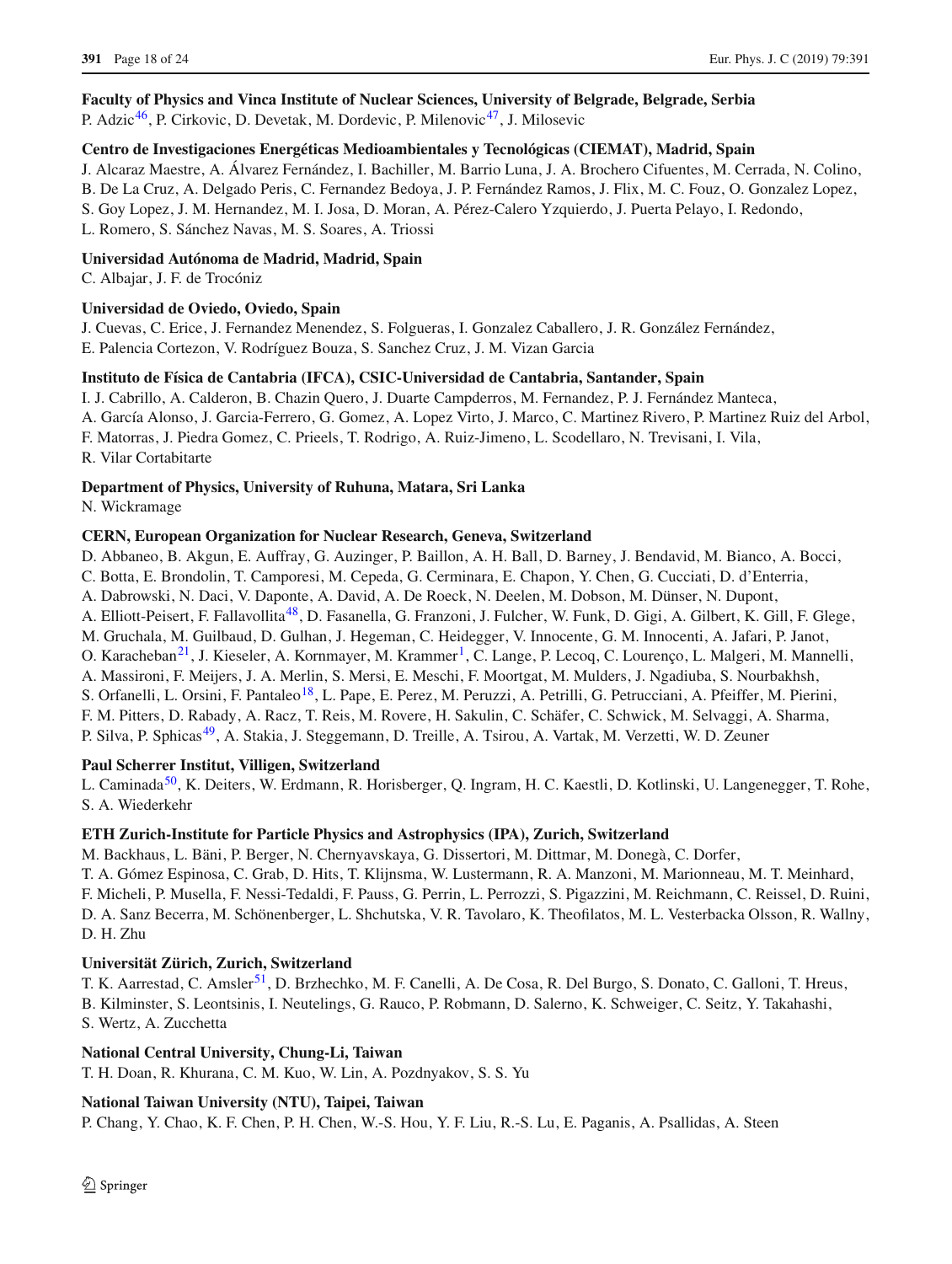## **Faculty of Science, Department of Physics, Chulalongkorn University, Bangkok, Thailand**

B. Asavapibhop, N. Srimanobhas, N. Suwonjandee

#### **Physics Department, Science and Art Faculty, Çukurova University, Adana, Turkey**

A. Bat, F. Boran, S. Cerci<sup>52</sup>, S. Damarseckin, Z. S. Demiroglu, F. Dolek, C. Dozen, I. Dumanoglu, E. Eskut, G. Gokbulut, Y. Guler, E. Gurpinar, I. Hos<sup>53</sup>, C. Isik, E. E. Kangal<sup>54</sup>, O. Kara, A. Kayis Topaksu, U. Kiminsu, M. Oglakci, G. Onengut, K. Ozdemir<sup>55</sup>, D. Sunar Cerci<sup>52</sup>, B. Tali<sup>52</sup>, U. G. Tok, S. Turkcapar, I. S. Zorbakir, C. Zorbilmez

## **Physics Department, Middle East Technical University, Ankara, Turkey**

B. Isildak<sup>56</sup>, G. Karapinar<sup>57</sup>, M. Yalvac, M. Zeyrek

## **Bogazici University, Istanbul, Turkey**

I. O. Atakisi, E. Gülmez, M. Kaya<sup>58</sup>, O. Kaya<sup>59</sup>, S. Ozkorucuklu<sup>60</sup>, S. Tekten, E. A. Yetkin<sup>61</sup>

#### **Istanbul Technical University, Istanbul, Turkey**

M. N. Agaras, A. Cakir, K. Cankocak, Y. Komurcu, S. Sen<sup>[62](#page-23-14)</sup>

## **Institute for Scintillation Materials of National Academy of Science of Ukraine, Kharkov, Ukraine** B. Grynyov

**National Scientific Center, Kharkov Institute of Physics and Technology, Kharkov, Ukraine** L. Levchuk

#### **University of Bristol, Bristol, UK**

F. Ball, J. J. Brooke, D. Burns, E. Clement, D. Cussans, O. Davignon, H. Flacher, J. Goldstein, G. P. Heath, H. F. Heath, L. Kreczko, D. M. Newbold<sup>63</sup>, S. Paramesvaran, B. Penning, T. Sakuma, D. Smith, V. J. Smith, J. Taylor, A. Titterton

## **Rutherford Appleton Laboratory, Didcot, UK**

K. W. Bell, A. Belyaev<sup>64</sup>, C. Brew, R. M. Brown, D. Cieri, D. J. A. Cockerill, J. A. Coughlan, K. Harder, S. Harper, J. Linacre, K. Manolopoulos, E. Olaiya, D. Petyt, T. Schuh, C. H. Shepherd-Themistocleous, A. Thea, I. R. Tomalin, T. Williams, W. J. Womersley

#### **Imperial College, London, UK**

R. Bainbridge, P. Bloch, J. Borg, S. Breeze, O. Buchmuller, A. Bundock, D. Colling, P. Dauncey, G. Davies, M. Della Negra, R. Di Maria, P. Everaerts, G. Hall, G. Iles, T. James, M. Komm, C. Laner, L. Lyons, A.-M. Magnan, S. Malik, A. Martelli, J. Nash<sup>65</sup>, A. Nikitenko<sup>7</sup>, V. Palladino, M. Pesaresi, D. M. Raymond, A. Richards, A. Rose, E. Scott, C. Seez, A. Shtipliyski, G. Singh, M. Stoye, T. Strebler, S. Summers, A. Tapper, K. Uchida, T. Virdee<sup>18</sup>, N. Wardle, D. Winterbottom, J. Wright, S. C. Zenz

#### **Brunel University, Uxbridge, UK**

J. E. Cole, P. R. Hobson, A. Khan, P. Kyberd, C. K. Mackay, A. Morton, I. D. Reid, L. Teodorescu, S. Zahid

#### **Baylor University, Waco, USA**

K. Call, J. Dittmann, K. Hatakeyama, H. Liu, C. Madrid, B. McMaster, N. Pastika, C. Smith

**Catholic University of America, Washington, DC, USA** R. Bartek, A. Dominguez

**The University of Alabama, Tuscaloosa, USA** A. Buccilli, S. I. Cooper, C. Henderson, P. Rumerio, C. West

#### **Boston University, Boston, USA**

D. Arcaro, T. Bose, D. Gastler, S. Girgis, D. Pinna, C. Richardson, J. Rohlf, L. Sulak, D. Zou

#### **Brown University, Providence, USA**

G. Benelli, B. Burkle, X. Coubez, D. Cutts, M. Hadley, J. Hakala, U. Heintz, J. M. Hogan<sup>66</sup>, K. H. M. Kwok, E. Laird, G. Landsberg, J. Lee, Z. Mao, M. Narain, S. Sagir<sup>67</sup>, R. Syarif, E. Usai, D. Yu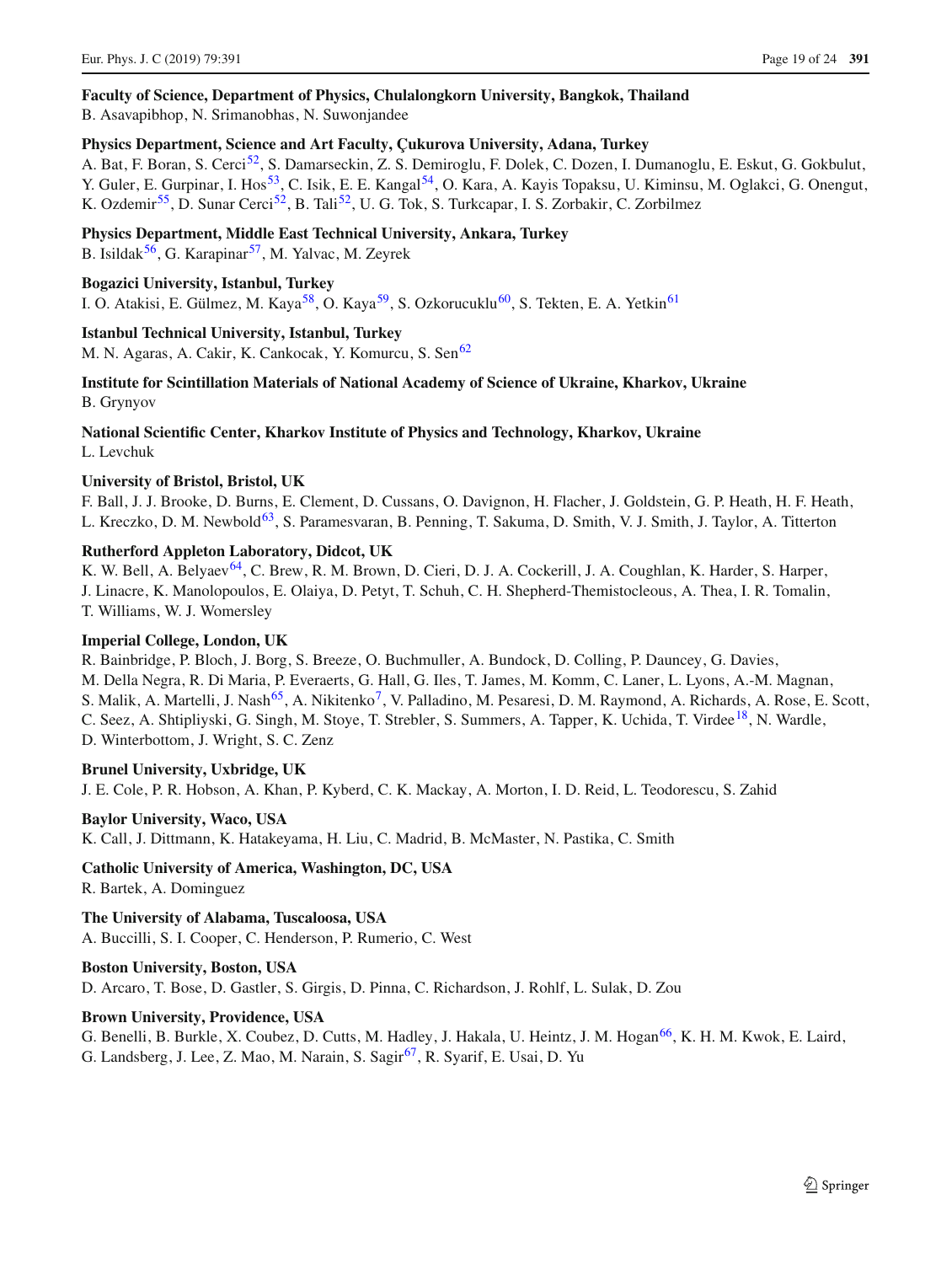## **University of California, Davis, Davis, USA**

R. Band, C. Brainerd, R. Breedon, D. Burns, M. Calderon De La Barca Sanchez, M. Chertok, J. Conway, R. Conway, P. T. Cox, R. Erbacher, C. Flores, G. Funk, W. Ko, O. Kukral, R. Lander, M. Mulhearn, D. Pellett, J. Pilot, S. Shalhout, M. Shi, D. Stolp, D. Taylor, K. Tos, M. Tripathi, Z. Wang, F. Zhang

## **University of California, Los Angeles, USA**

M. Bachtis, C. Bravo, R. Cousins, A. Dasgupta, S. Erhan, A. Florent, J. Hauser, M. Ignatenko, N. Mccoll, S. Regnard, D. Saltzberg, C. Schnaible, V. Valuev

## **University of California, Riverside, Riverside, USA**

E. Bouvier, K. Burt, R. Clare, J. W. Gary, S. M. A. Ghiasi Shirazi, G. Hanson, G. Karapostoli, E. Kennedy, F. Lacroix, O. R. Long, M. Olmedo Negrete, M. I. Paneva, W. Si, L. Wang, H. Wei, S. Wimpenny, B. R. Yates

## **University of California, San Diego, La Jolla, USA**

J. G. Branson, P. Chang, S. Cittolin, M. Derdzinski, R. Gerosa, D. Gilbert, B. Hashemi, A. Holzner, D. Klein, G. Kole, V. Krutelyov, J. Letts, M. Masciovecchio, S. May, D. Olivito, S. Padhi, M. Pieri, V. Sharma, M. Tadel, J. Wood, F. Würthwein, A. Yagil, G. Zevi Della Porta

## **Department of Physics, University of California, Santa Barbara, Santa Barbara, USA**

N. Amin, R. Bhandari, C. Campagnari, M. Citron, V. Dutta, M. Franco Sevilla, L. Gouskos, R. Heller, J. Incandela, H. Mei, A. Ovcharova, H. Qu, J. Richman, D. Stuart, I. Suarez, S. Wang, J. Yoo

#### **California Institute of Technology, Pasadena, USA**

D. Anderson, A. Bornheim, J. M. Lawhorn, N. Lu, H. B. Newman, T. Q. Nguyen, J. Pata, M. Spiropulu, J. R. Vlimant, R. Wilkinson, S. Xie, Z. Zhang, R. Y. Zhu

## **Carnegie Mellon University, Pittsburgh, USA**

M. B. Andrews, T. Ferguson, T. Mudholkar, M. Paulini, M. Sun, I. Vorobiev, M. Weinberg

## **University of Colorado Boulder, Boulder, USA**

J. P. Cumalat, W. T. Ford, F. Jensen, A. Johnson, E. MacDonald, T. Mulholland, R. Patel, A. Perloff, K. Stenson, K. A. Ulmer, S. R. Wagner

## **Cornell University, Ithaca, USA**

J. Alexander, J. Chaves, Y. Cheng, J. Chu, A. Datta, K. Mcdermott, N. Mirman, J. R. Patterson, D. Quach, A. Rinkevicius, A. Ryd, L. Skinnari, L. Soffi, S. M. Tan, Z. Tao, J. Thom, J. Tucker, P. Wittich, M. Zientek

## **Fermi National Accelerator Laboratory, Batavia, USA**

S. Abdullin, M. Albrow, M. Alyari, G. Apollinari, A. Apresyan, A. Apyan, S. Banerjee, L. A. T. Bauerdick, A. Beretvas, J. Berryhill, P. C. Bhat, K. Burkett, J. N. Butler, A. Canepa, G. B. Cerati, H. W. K. Cheung, F. Chlebana, M. Cremonesi, J. Duarte, V. D. Elvira, J. Freeman, Z. Gecse, E. Gottschalk, L. Gray, D. Green, S. Grünendahl, O. Gutsche, J. Hanlon, R. M. Harris, S. Hasegawa, J. Hirschauer, Z. Hu, B. Jayatilaka, S. Jindariani, M. Johnson, U. Joshi, B. Klima, M. J. Kortelainen, B. Kreis, S. Lammel, D. Lincoln, R. Lipton, M. Liu, T. Liu, J. Lykken, K. Maeshima, J. M. Marraffino, D. Mason, P. McBride, P. Merkel, S. Mrenna, S. Nahn, V. O'Dell, K. Pedro, C. Pena, O. Prokofyev, G. Rakness, F. Ravera, A. Reinsvold, L. Ristori, A. Savoy-Navarro<sup>68</sup>, B. Schneider, E. Sexton-Kennedy, A. Soha, W. J. Spalding, L. Spiegel, S. Stoynev, J. Strait, N. Strobbe, L. Taylor, S. Tkaczyk, N. V. Tran, L. Uplegger, E. W. Vaandering, C. Vernieri, M. Verzocchi, R. Vidal, M. Wang, H. A. Weber

#### **University of Florida, Gainesville, USA**

D. Acosta, P. Avery, P. Bortignon, D. Bourilkov, A. Brinkerhoff, L. Cadamuro, A. Carnes, D. Curry, R. D. Field, S. V. Gleyzer, B. M. Joshi, J. Konigsberg, A. Korytov, K. H. Lo, P. Ma, K. Matchev, N. Menendez, G. Mitselmakher, D. Rosenzweig, K. Shi, D. Sperka, J. Wang, S. Wang, X. Zuo

#### **Florida International University, Miami, USA**

Y. R. Joshi, S. Linn

## **Florida State University, Tallahassee, USA**

A. Ackert, T. Adams, A. Askew, S. Hagopian, V. Hagopian, K. F. Johnson, T. Kolberg, G. Martinez, T. Perry, H. Prosper, A. Saha, C. Schiber, R. Yohay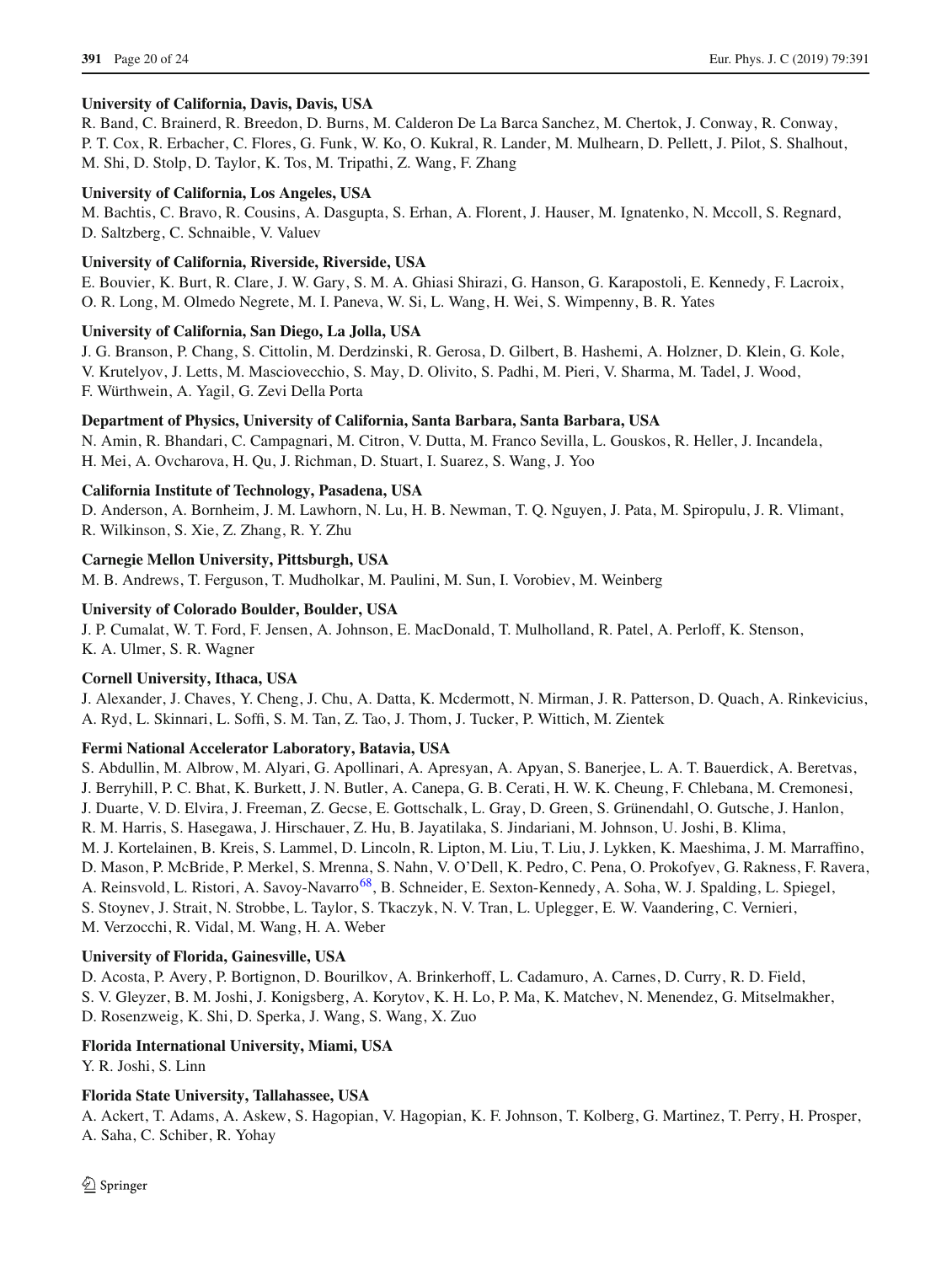#### **Florida Institute of Technology, Melbourne, USA**

M. M. Baarmand, V. Bhopatkar, S. Colafranceschi, M. Hohlmann, D. Noonan, M. Rahmani, T. Roy, M. Saunders, F. Yumiceva

#### **University of Illinois at Chicago (UIC), Chicago, USA**

M. R. Adams, L. Apanasevich, D. Berry, R. R. Betts, R. Cavanaugh, X. Chen, S. Dittmer, O. Evdokimov, C. E. Gerber, D. A. Hangal, D. J. Hofman, K. Jung, J. Kamin, C. Mills, M. B. Tonjes, N. Varelas, H. Wang, X. Wang, Z. Wu, J. Zhang

#### **The University of Iowa, Iowa City, USA**

M. Alhusseini, B. Bilki<sup>69</sup>, W. Clarida, K. Dilsiz<sup>70</sup>, S. Durgut, R. P. Gandrajula, M. Haytmyradov, V. Khristenko, J.-P. Merlo, A. Mestvirishvili, A. Moeller, J. Nachtman, H. Ogul<sup>71</sup>, Y. Onel, F. Ozok<sup>72</sup>, A. Penzo, C. Snyder, E. Tiras, J. Wetzel

#### **Johns Hopkins University, Baltimore, USA**

B. Blumenfeld, A. Cocoros, N. Eminizer, D. Fehling, L. Feng, A. V. Gritsan, W. T. Hung, P. Maksimovic, J. Roskes, U. Sarica, M. Swartz, M. Xiao

#### **The University of Kansas, Lawrence, USA**

A. Al-bataineh, P. Baringer, A. Bean, S. Boren, J. Bowen, A. Bylinkin, J. Castle, S. Khalil, A. Kropivnitskaya, D. Majumder, W. Mcbrayer, M. Murray, C. Rogan, S. Sanders, E. Schmitz, J. D. Tapia Takaki, Q. Wang

#### **Kansas State University, Manhattan, USA**

S. Duric, A. Ivanov, K. Kaadze, D. Kim, Y. Maravin, D. R. Mendis, T. Mitchell, A. Modak, A. Mohammadi

**Lawrence Livermore National Laboratory, Livermore, USA**

F. Rebassoo, D. Wright

#### **University of Maryland, College Park, USA**

A. Baden, O. Baron, A. Belloni, S. C. Eno, Y. Feng, C. Ferraioli, N. J. Hadley, S. Jabeen, G. Y. Jeng, R. G. Kellogg, J. Kunkle, A. C. Mignerey, S. Nabili, F. Ricci-Tam, M. Seidel, Y. H. Shin, A. Skuja, S. C. Tonwar, K. Wong

#### **Massachusetts Institute of Technology, Cambridge, USA**

D. Abercrombie, B. Allen, V. Azzolini, A. Baty, R. Bi, S. Brandt, W. Busza, I. A. Cali, M. D'Alfonso, Z. Demiragli, G. Gomez Ceballos, M. Goncharov, P. Harris, D. Hsu, M. Hu, Y. Iiyama, M. Klute, D. Kovalskyi, Y.-J. Lee, P. D. Luckey, B. Maier, A. C. Marini, C. Mcginn, C. Mironov, S. Narayanan, X. Niu, C. Paus, D. Rankin, C. Roland, G. Roland, Z. Shi, G. S. F. Stephans, K. Sumorok, K. Tatar, D. Velicanu, J. Wang, T. W. Wang, B. Wyslouch

#### **University of Minnesota, Minneapolis, USA**

A. C. Benvenuti†, R. M. Chatterjee, A. Evans, P. Hansen, J. Hiltbrand, Sh. Jain, S. Kalafut, M. Krohn, Y. Kubota, Z. Lesko, J. Mans, R. Rusack, M. A. Wadud

#### **University of Mississippi, Oxford, USA**

J. G. Acosta, S. Oliveros

#### **University of Nebraska-Lincoln, Lincoln, USA**

E. Avdeeva, K. Bloom, D. R. Claes, C. Fangmeier, F. Golf, R. Gonzalez Suarez, R. Kamalieddin, I. Kravchenko, J. Monroy, J. E. Siado, G. R. Snow, B. Stieger

#### **State University of New York at Buffalo, Buffalo, USA**

A. Godshalk, C. Harrington, I. Iashvili, A. Kharchilava, C. Mclean, D. Nguyen, A. Parker, S. Rappoccio, B. Roozbahani

#### **Northeastern University, Boston, USA**

G. Alverson, E. Barberis, C. Freer, Y. Haddad, A. Hortiangtham, G. Madigan, D. M. Morse, T. Orimoto,

A. Tishelman-charny, T. Wamorkar, B. Wang, A. Wisecarver, D. Wood

#### **Northwestern University, Evanston, USA**

S. Bhattacharya, J. Bueghly, O. Charaf, T. Gunter, K. A. Hahn, N. Odell, M. H. Schmitt, K. Sung, M. Trovato, M. Velasco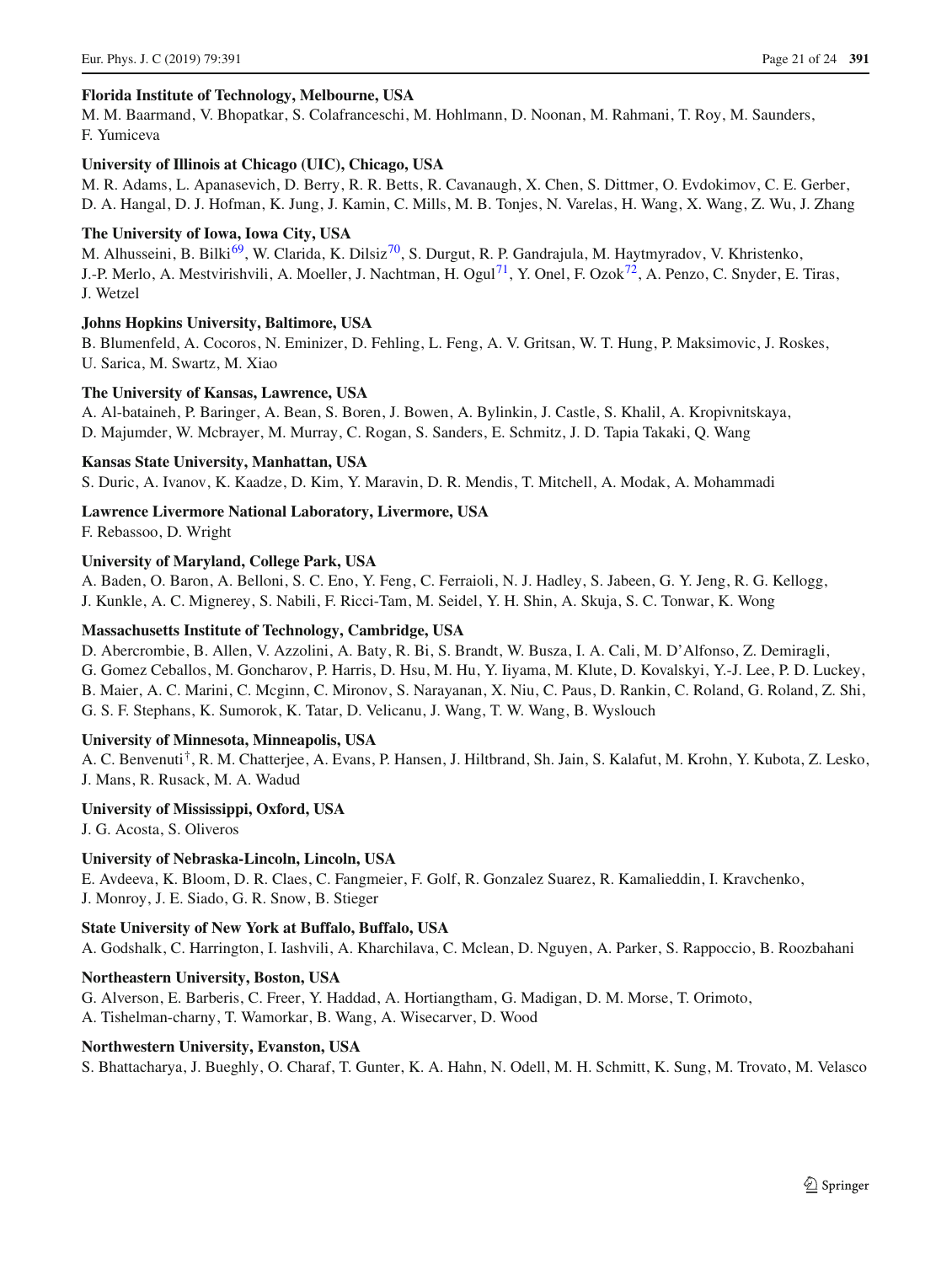#### **University of Notre Dame, Notre Dame, USA**

R. Bucci, N. Dev, R. Goldouzian, M. Hildreth, K. Hurtado Anampa, C. Jessop, D. J. Karmgard, K. Lannon, W. Li, N. Loukas, N. Marinelli, F. Meng, C. Mueller, Y. Musienko<sup>40</sup>, M. Planer, R. Ruchti, P. Siddireddy, G. Smith, S. Taroni, M. Wayne, A. Wightman, M. Wolf, A. Woodard

#### **The Ohio State University, Columbus, USA**

J. Alimena, L. Antonelli, B. Bylsma, L. S. Durkin, S. Flowers, B. Francis, C. Hill, W. Ji, T. Y. Ling, W. Luo, B. L. Winer

#### **Princeton University, Princeton, USA**

S. Cooperstein, P. Elmer, J. Hardenbrook, N. Haubrich, S. Higginbotham, A. Kalogeropoulos, S. Kwan, D. Lange, M. T. Lucchini, J. Luo, D. Marlow, K. Mei, I. Ojalvo, J. Olsen, C. Palmer, P. Piroué, J. Salfeld-Nebgen, D. Stickland, C. Tully

**University of Puerto Rico, Mayagüez, USA**

S. Malik, S. Norberg

#### **Purdue University, West Lafayette, USA**

A. Barker, V. E. Barnes, S. Das, L. Gutay, M. Jones, A. W. Jung, A. Khatiwada, B. Mahakud, D. H. Miller, N. Neumeister, C. C. Peng, S. Piperov, H. Qiu, J. F. Schulte, J. Sun, F. Wang, R. Xiao, W. Xie

#### **Purdue University Northwest, Hammond, USA**

T. Cheng, J. Dolen, N. Parashar

#### **Rice University, Houston, USA**

Z. Chen, K. M. Ecklund, S. Freed, F. J. M. Geurts, M. Kilpatrick, Arun Kumar, W. Li, B. P. Padley, R. Redjimi, J. Roberts, J. Rorie, W. Shi, Z. Tu, A. Zhang

#### **University of Rochester, Rochester, USA**

A. Bodek, P. de Barbaro, R. Demina, Y. t. Duh, J. L. Dulemba, C. Fallon, T. Ferbel, M. Galanti, A. Garcia-Bellido, J. Han, O. Hindrichs, A. Khukhunaishvili, E. Ranken, P. Tan, R. Taus

#### **Rutgers, The State University of New Jersey, Piscataway, USA**

B. Chiarito, J. P. Chou, Y. Gershtein, E. Halkiadakis, A. Hart, M. Heindl, E. Hughes, S. Kaplan,

R. Kunnawalkam Elayavalli, S. Kyriacou, I. Laflotte, A. Lath, R. Montalvo, K. Nash, M. Osherson, H. Saka, S. Salur,

S. Schnetzer, D. Sheffield, S. Somalwar, R. Stone, S. Thomas, P. Thomassen

#### **University of Tennessee, Knoxville, USA**

H. Acharya, A. G. Delannoy, J. Heideman, G. Riley, S. Spanier

#### **Texas A&M University, College Station, USA**

O. Bouhali[73,](#page-23-25) A. Celik, M. Dalchenko, M. De Mattia, A. Delgado, S. Dildick, R. Eusebi, J. Gilmore, T. Huang, T. Kamon<sup>74</sup>, S. Luo, D. Marley, R. Mueller, D. Overton, L. Perniè, D. Rathjens, A. Safonov

#### **Texas Tech University, Lubbock, USA**

N. Akchurin, J. Damgov, F. De Guio, P. R. Dudero, S. Kunori, K. Lamichhane, S. W. Lee, T. Mengke, S. Muthumuni, T. Peltola, S. Undleeb, I. Volobouev, Z. Wang, A. Whitbeck

#### **Vanderbilt University, Nashville, USA**

S. Greene, A. Gurrola, R. Janjam, W. Johns, C. Maguire, A. Melo, H. Ni, K. Padeken, F. Romeo, P. Sheldon, S. Tuo, J. Velkovska, M. Verweij, Q. Xu

#### **University of Virginia, Charlottesville, USA**

M. W. Arenton, P. Barria, B. Cox, R. Hirosky, M. Joyce, A. Ledovskoy, H. Li, C. Neu, T. Sinthuprasith, Y. Wang, E. Wolfe, F. Xia

#### **Wayne State University, Detroit, USA**

R. Harr, P. E. Karchin, N. Poudyal, J. Sturdy, P. Thapa, S. Zaleski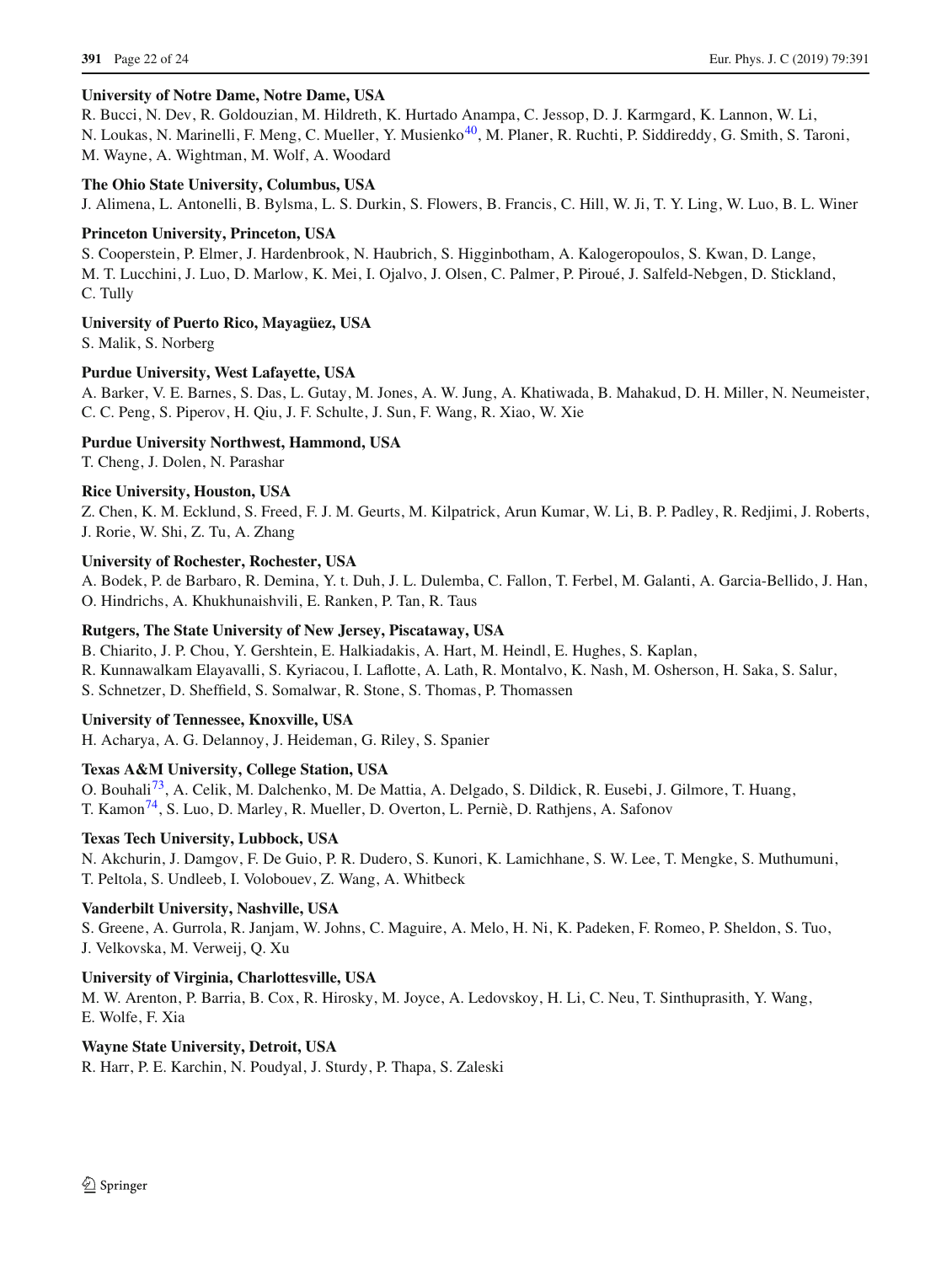## **University of Wisconsin, Madison, Madison, WI, USA**

J. Buchanan, C. Caillol, D. Carlsmith, S. Dasu, I. De Bruyn, L. Dodd, B. Gomber[75,](#page-23-27) M. Grothe, M. Herndon, A. Hervé, U. Hussain, P. Klabbers, A. Lanaro, K. Long, R. Loveless, T. Ruggles, A. Savin, V. Sharma, N. Smith, W. H. Smith, N. Woods

#### <span id="page-22-0"></span>† **Deceased**

- <span id="page-22-2"></span><span id="page-22-1"></span>1: Also at Vienna University of Technology, Vienna, Austria
- <span id="page-22-3"></span>2: Also at IRFU, CEA, Université Paris-Saclay, Gif-sur-Yvette, France
- <span id="page-22-4"></span>3: Also at Universidade Estadual de Campinas, Campinas, Brazil
- <span id="page-22-5"></span>4: Also at Federal University of Rio Grande do Sul, Porto Alegre, Brazil
- <span id="page-22-7"></span><span id="page-22-6"></span>5: Also at Université Libre de Bruxelles, Bruxelles, Belgium
- 6: Also at University of Chinese Academy of Sciences, Beijing, China
- <span id="page-22-9"></span><span id="page-22-8"></span>7: Also at Institute for Theoretical and Experimental Physics, Moscow, Russia
- 8: Also at Joint Institute for Nuclear Research, Dubna, Russia
- <span id="page-22-13"></span><span id="page-22-12"></span><span id="page-22-11"></span><span id="page-22-10"></span>9: Also at Cairo University, Cairo, Egypt
- 10: Also at Helwan University, Cairo, Egypt
- 11: Now at Zewail City of Science and Technology, Zewail, Egypt
- 12: Also at Fayoum University, El-Fayoum, Egypt
- <span id="page-22-14"></span>13: Now at British University in Egypt, Cairo, Egypt
- <span id="page-22-15"></span>14: Also at Department of Physics, King Abdulaziz University, Jeddah, Saudi Arabia
- <span id="page-22-17"></span><span id="page-22-16"></span>15: Also at Université de Haute Alsace, Mulhouse, France
- 16: Also at Skobeltsyn Institute of Nuclear Physics, Lomonosov Moscow State University, Moscow, Russia
- <span id="page-22-18"></span>17: Also at Tbilisi State University, Tbilisi, Georgia
- <span id="page-22-19"></span>18: Also at CERN, European Organization for Nuclear Research, Geneva, Switzerland
- <span id="page-22-22"></span><span id="page-22-21"></span><span id="page-22-20"></span>19: Also at RWTH Aachen University, III. Physikalisches Institut A, Aachen, Germany
- 20: Also at University of Hamburg, Hamburg, Germany
- 21: Also at Brandenburg University of Technology, Cottbus, Germany
- 22: Also at Institute of Physics, University of Debrecen, Debrecen, Hungary
- <span id="page-22-23"></span>23: Also at Institute of Nuclear Research ATOMKI, Debrecen, Hungary
- <span id="page-22-24"></span>24: Also at MTA-ELTE Lendület CMS Particle and Nuclear Physics Group, Eötvös Loránd University, Budapest, Hungary
- <span id="page-22-25"></span>25: Also at Indian Institute of Technology Bhubaneswar, Bhubaneswar, India
- <span id="page-22-26"></span>26: Also at Institute of Physics, Bhubaneswar, India
- <span id="page-22-27"></span>27: Also at Shoolini University, Solan, India
- <span id="page-22-28"></span>28: Also at University of Visva-Bharati, Santiniketan, India
- 29: Also at Isfahan University of Technology, Isfahan, Iran
- <span id="page-22-30"></span><span id="page-22-29"></span>30: Also at Plasma Physics Research Center, Science and Research Branch, Islamic Azad University, Tehran, Iran
- 31: Also at ITALIAN NATIONAL AGENCY FOR NEW TECHNOLOGIES, ENERGY AND SUSTAINABLE ECONOMIC DEVELOPMENT, Bologna, Italy
- <span id="page-22-31"></span>32: Also at Università degli Studi di Siena, Siena, Italy
- <span id="page-22-33"></span><span id="page-22-32"></span>33: Also at Scuola Normale e Sezione dell'INFN, Pisa, Italy
- <span id="page-22-34"></span>34: Also at Kyunghee University, Seoul, Korea
- <span id="page-22-36"></span><span id="page-22-35"></span>35: Also at Riga Technical University, Riga, Latvia
- 36: Also at International Islamic University of Malaysia, Kuala Lumpur, Malaysia
- 37: Also at Malaysian Nuclear Agency, MOSTI, Kajang, Malaysia
- <span id="page-22-40"></span><span id="page-22-39"></span><span id="page-22-38"></span><span id="page-22-37"></span>38: Also at Consejo Nacional de Ciencia y Tecnología, Mexico City, Mexico
- 39: Also at Warsaw University of Technology, Institute of Electronic Systems, Warsaw, Poland
- 40: Also at Institute for Nuclear Research, Moscow, Russia
- <span id="page-22-41"></span>41: Now at National Research Nuclear University 'Moscow Engineering Physics Institute' (MEPhI), Moscow, Russia
- <span id="page-22-42"></span>42: Also at St. Petersburg State Polytechnical University, St. Petersburg, Russia
- <span id="page-22-43"></span>43: Also at University of Florida, Gainesville, USA
- <span id="page-22-44"></span>44: Also at P.N. Lebedev Physical Institute, Moscow, Russia
- <span id="page-22-45"></span>45: Also at Budker Institute of Nuclear Physics, Novosibirsk, Russia
- 46: Also at Faculty of Physics, University of Belgrade, Belgrade, Serbia